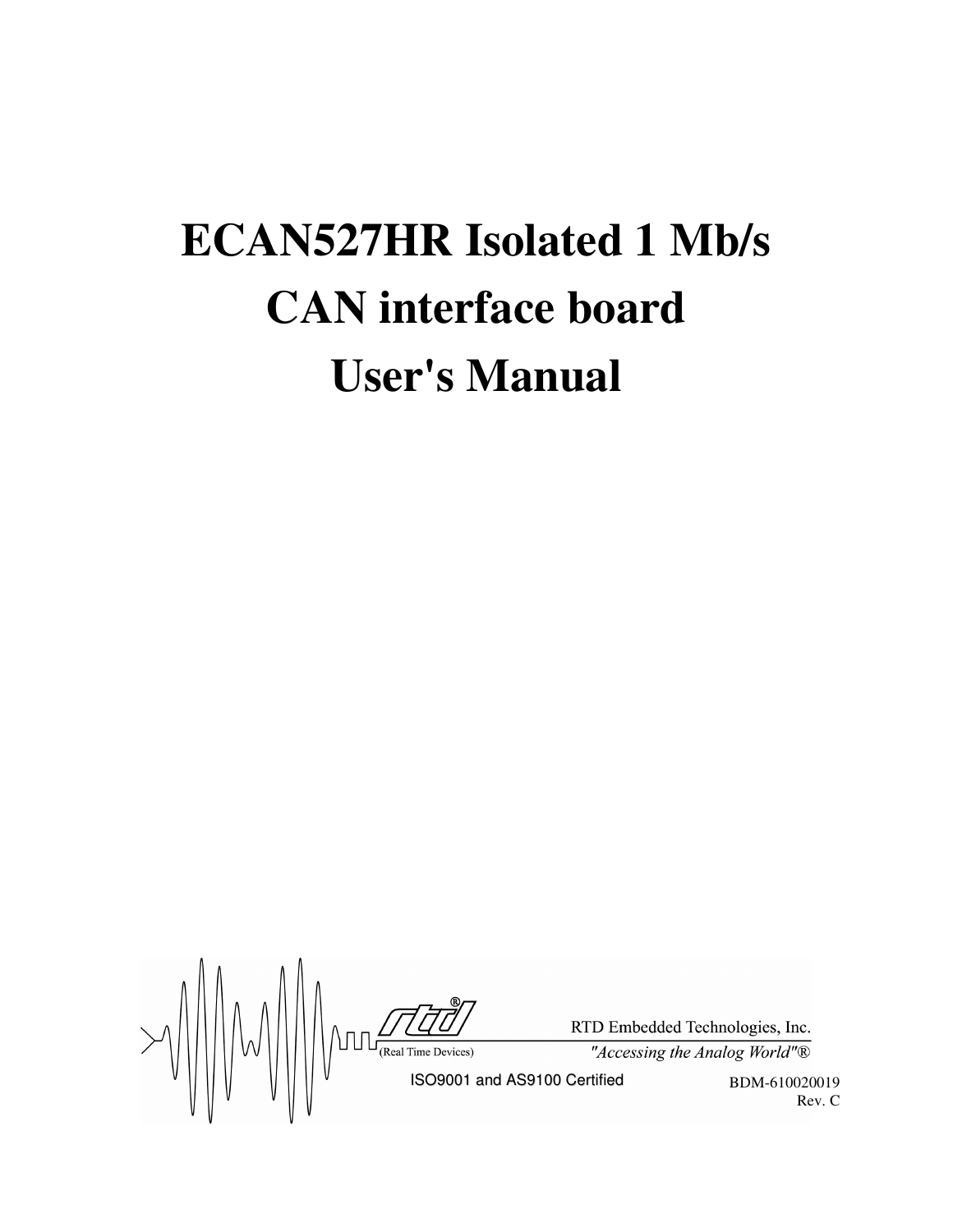## **ECAN527HR ISOLATED 1 MB/S CAN INTERFACE BOARD USER'S MANUAL**



**RTD Embedded Technologies, Inc.**

103 Innovation Blvd. State College, PA 16803-0906

Phone: +1-814-234-8087 FAX: +1-814-234-5218

E-mail sales@rtd.com techsupport@rtd.com

Web site http://www.rtd.com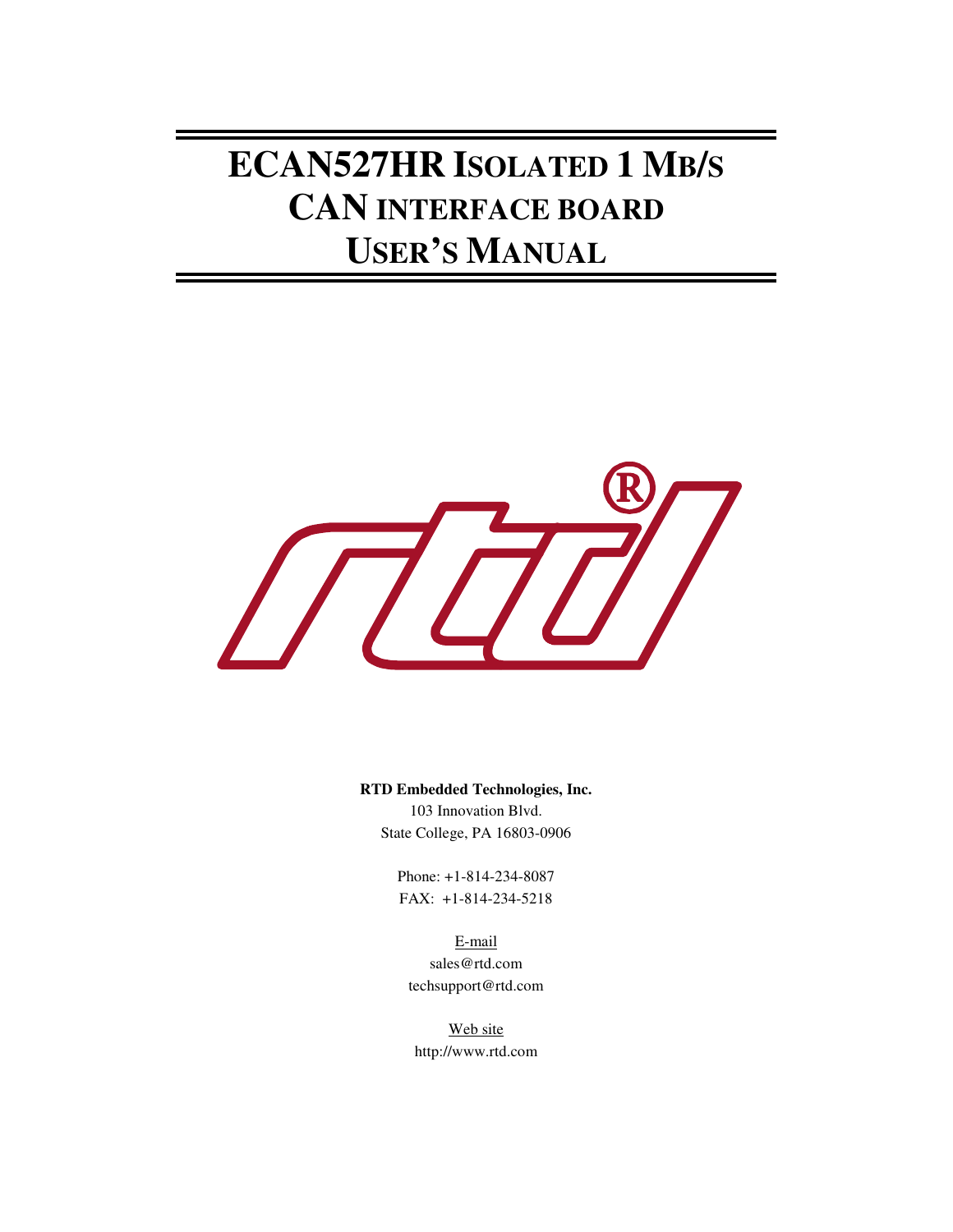#### Revision History

| Rev. A              | New Manual Naming Method                                                                                                                      |
|---------------------|-----------------------------------------------------------------------------------------------------------------------------------------------|
| Rev. B              | Added 8/16 MHz clock jumper                                                                                                                   |
| Rev. C (05/04/2007) | Clarified information about QNX support.<br>Removed some remaining references to RTDFinland.<br>Corrected some grammar and formatting issues. |

Published by:

RTD Embedded Technologies, Inc. 103 Innovation Blvd. State College, PA 16803-0906

Copyright 1999-2007 by RTD Embedded Technologies, Inc. All rights reserved

The RTD Logo is a registered trademark of RTD Embedded Technologies. cpuModule and utilityModule are trademarks of RTD Embedded Technologies. PC/104 is a registered trademark of PC/104 Consortium. All other trademarks appearing in this document are the property of their respective owners.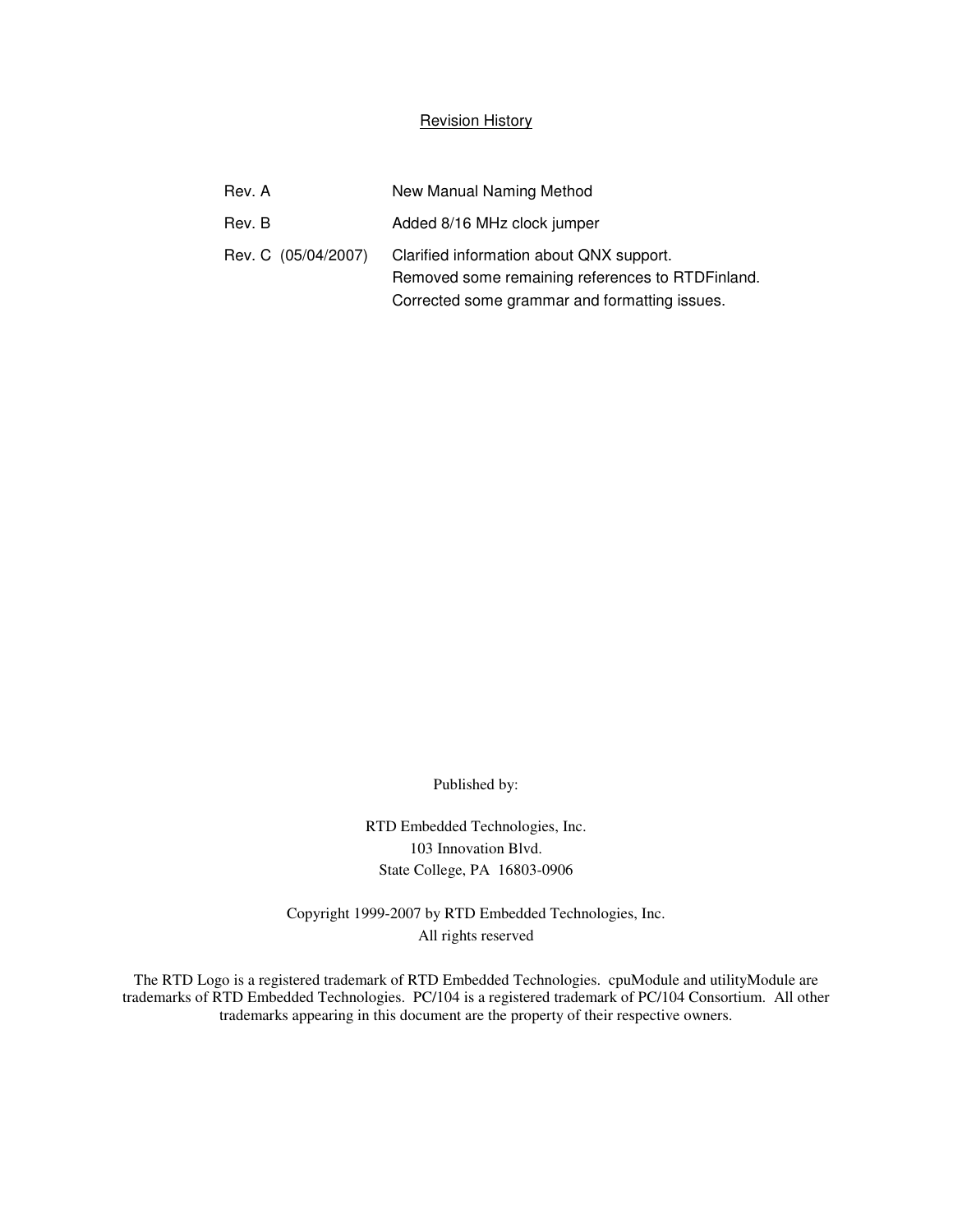## **TABLE OF CONTENTS**

| <b>CHAPTER 1</b> |  |
|------------------|--|
|                  |  |
|                  |  |
|                  |  |
|                  |  |
|                  |  |
|                  |  |
|                  |  |
|                  |  |
|                  |  |
|                  |  |
|                  |  |
| <b>CHAPTER 2</b> |  |
|                  |  |
|                  |  |
|                  |  |
|                  |  |
|                  |  |
|                  |  |
|                  |  |
|                  |  |
|                  |  |
|                  |  |
|                  |  |
|                  |  |
| <b>CHAPTER 4</b> |  |
|                  |  |
|                  |  |
|                  |  |
|                  |  |
|                  |  |
|                  |  |
|                  |  |
|                  |  |
|                  |  |
|                  |  |
|                  |  |
|                  |  |
|                  |  |
|                  |  |
|                  |  |
|                  |  |
|                  |  |
|                  |  |
|                  |  |
|                  |  |
|                  |  |
|                  |  |
|                  |  |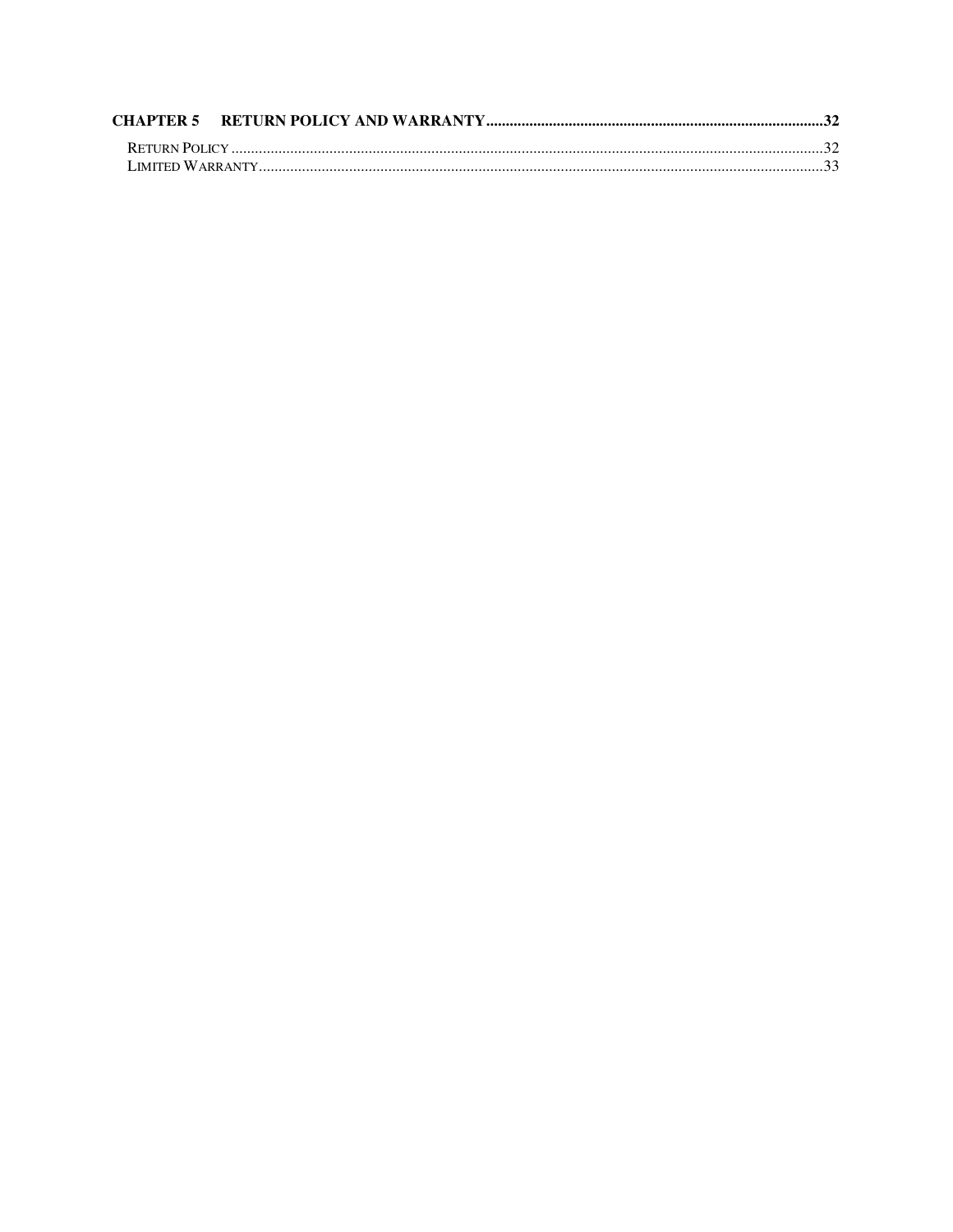## **LIST OF ILLUSTRATIONS AND TABLES**

## **FIGURES**

| FIG. 5 19" EUROCARD RACK INSTALLATION WITH AN INTEGRATED PC/104 DATAMODULE AND EUROCARD |  |
|-----------------------------------------------------------------------------------------|--|
|                                                                                         |  |
|                                                                                         |  |
|                                                                                         |  |

## **TABLES**

| TABLE 1. FACTORY CONFIGURED JUMPER SETTINGS. (SEE FIGURE 1-1 FOR DETAILED LOCATIONS)  10 |  |
|------------------------------------------------------------------------------------------|--|
|                                                                                          |  |
|                                                                                          |  |
|                                                                                          |  |
|                                                                                          |  |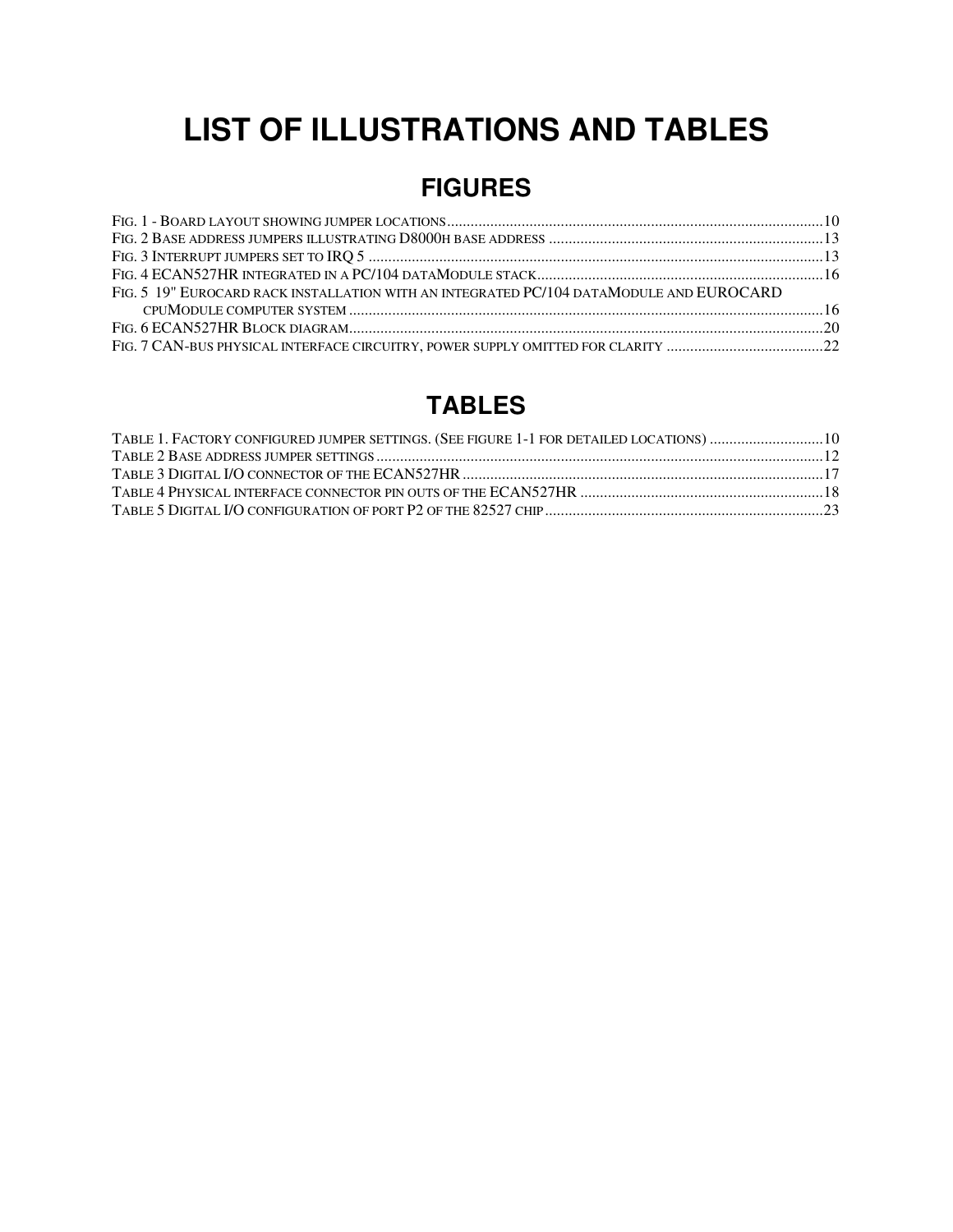## **Chapter 1 INTRODUCTION**

This user's manual describes the operation of the ECAN527HR CAN-bus interface board.

## **Features of the ECAN527HR include:**

- 1 Mb/s maximum data rate (fully programmable)
- Full CAN-functionality 2.0 B
- Intel 82527 CAN-bus controller (8 MHz or 16 MHz operation)
- 256 bytes of configuration EEPROM
- Galvanically isolated physical interface with CAN transceiver
- Optional fiber optic transmitter and receiver for noisy environments
- 6 user accessible bit programmable bidirectional digital I/O
- 2 status LED's
- +5V only operation
- PC/104 compliant

The following paragraphs briefly describe the major features of the ECAN527HR. A more detailed discussion is included in Chapter 3 (Hardware description) and in Chapter 4 (Board operation and programming). The board set-up is described in Chapter 1 (Board Settings). A full description of the Intel 82527 CAN-controller is included in Chapter 4.

### **CAN-bus controller**

The ECAN527HR CAN-bus interface is implemented using the Intel 82527 chip. This controller supports CAN Specification 2.0. This versatile chip supports standard and extended data and remote frames as follows; a programmable global message identifier mask; 15 message objects of 8-byte data length and a programmable bit rate. This fully integrated chip supports all the functionality of the CAN-bus protocol.

## **Physical Interface**

Industrial environments require galvanic isolation and bus filtering to provide reliable data communication and safety. The ECAN527HR has two options for the physical interface.

- 1. The *galvanivally isolated physical interface* is implemented using high speed optocouplers and a DC/DC converter. To protect the input from radiated bus noise a special balanced bus filter is used. This filter is designed to meet EMI requirements.
- 2. The *fiber optic physical interface* is implemented using HP Versa-Link fiber optic transmitter and receiver. The fiber optic interface may be used for point to point CAN networks. Due to the fiber optic technology, bitwise arbitration of the CAN bus protocol can not be supported. You should use the CANSPIDER active hub available from RTD to build fiber optic CAN systems.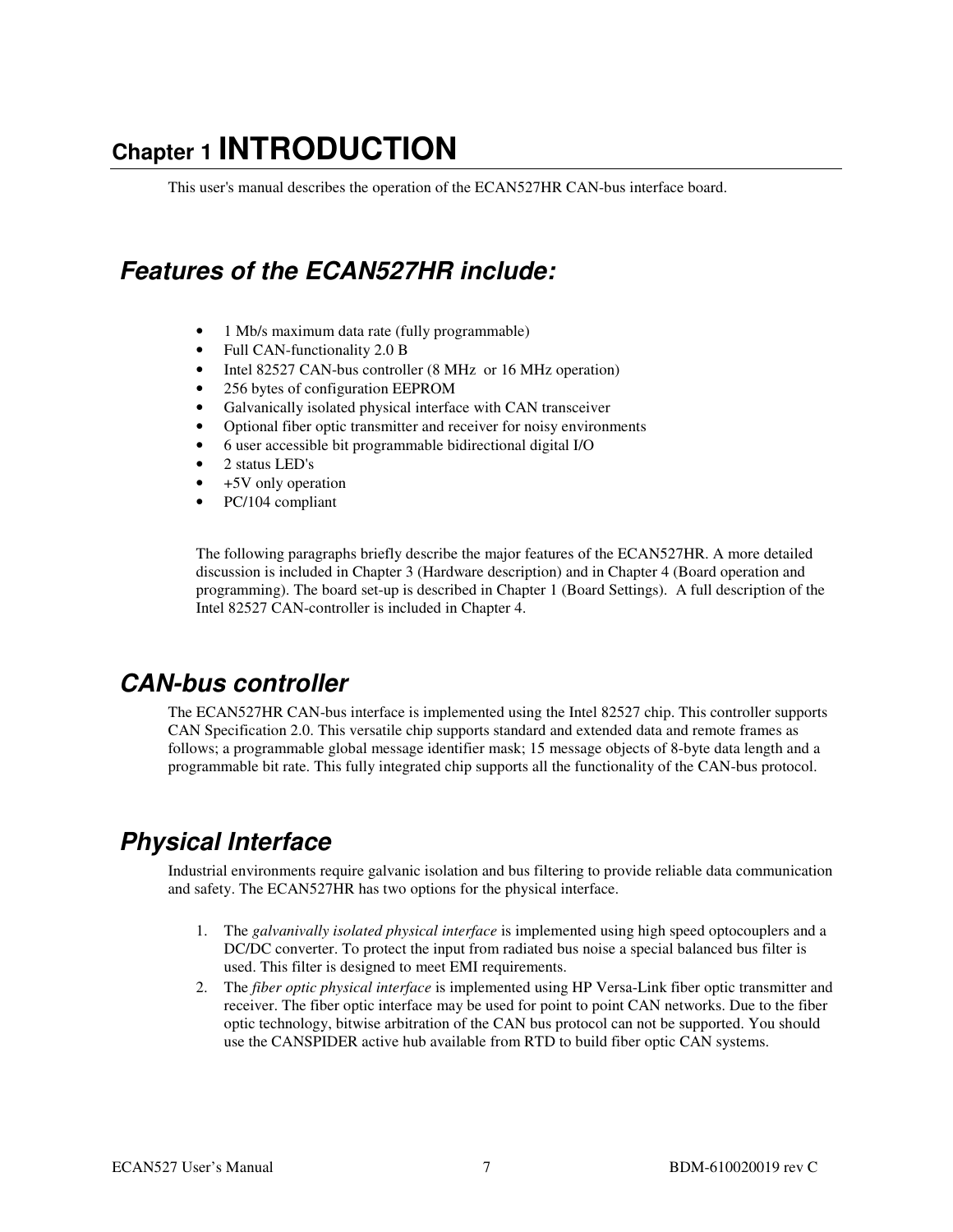### **Mechanical description**

The ECAN527HR is designed on a PC/104 form factor. An easy mechanical interface to both PC/104 and EUROCARD systems can be achieved. Stack your ECAN527HR directly on a PC/104 compatible computer using the onboard mounting holes.

### **Connector description**

There is a 10-pin interface connector on the ECAN527HR which directly interfaces to the galvanivally isolated CAN bus.

The fiber optic interface may directly connect to fiber optic cable using HP Versa-Link PCB-mounted connectors.

The general purpose digital outputs and inputs are connected to the ECAN527HR by 10-pin header connector.

### **What comes with your board**

You will receive the following items in your ECAN527HR package:

ECAN527HR CAN bus interface module CD with documentation, drivers, and example software

Note: Latest versions of documentation and software are available on our website at www.rtd.com.

If any item is missing or damaged, please call RTD Embedded Technologies, Inc. customer service department at +1-814-234-8087.

### **Board accessories**

In addition to the items included in your ECAN527HR delivery, accessories are available. Call your distributor for more information on these accessories and for help in choosing the best items to support your distributed control system.

- CANSPIDER active hub for fiber-optic networking
- Rugged aluminum frames and enclosures for PC/104 systems.
	- o IDAN
	- o HiDAN
	- o HiDAN*plus*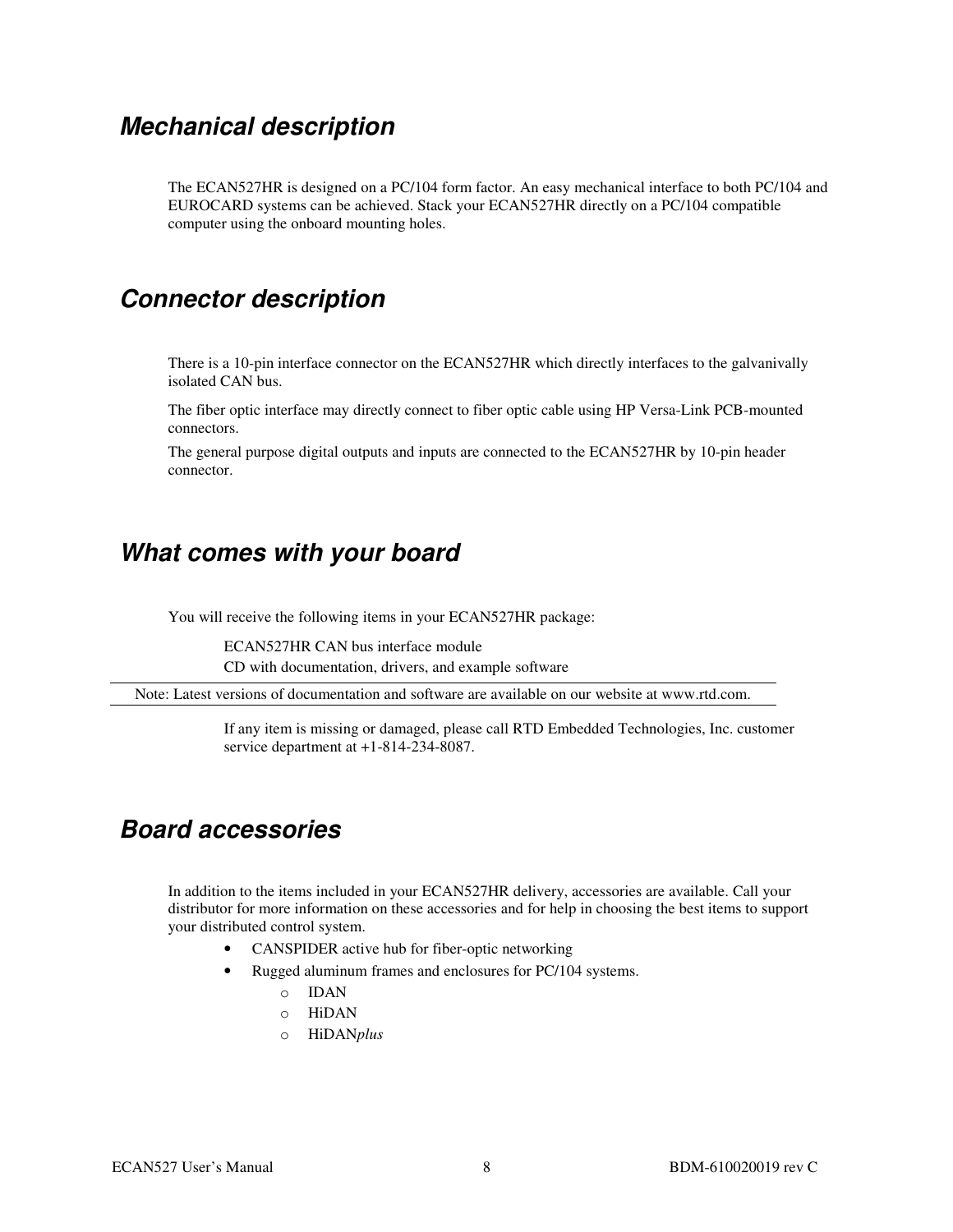## **Using this manual**

This manual is intended to help you install your new ECAN527HR card and get it running quickly, while also providing enough detail about the board and its functions so that you can enjoy maximum use of its features even in the most demanding applications.

## **When you need help**

This manual and all the example programs will provide you with enough information to fully utilize all the features on this board. If you have any problems installing or using this board, contact our Technical Support Department (814) 234-8087 or send email to **techsupport@rtd.com**. When sending an E-mail request, please include your company's name and address, your name, your telephone number, and a brief description of the problem.

## **Board Settings**

The ECAN527HR CAN bus interface board has jumper settings which can be changed to suit your application and host computer memory configuration. The factory settings are listed and shown in the diagram below.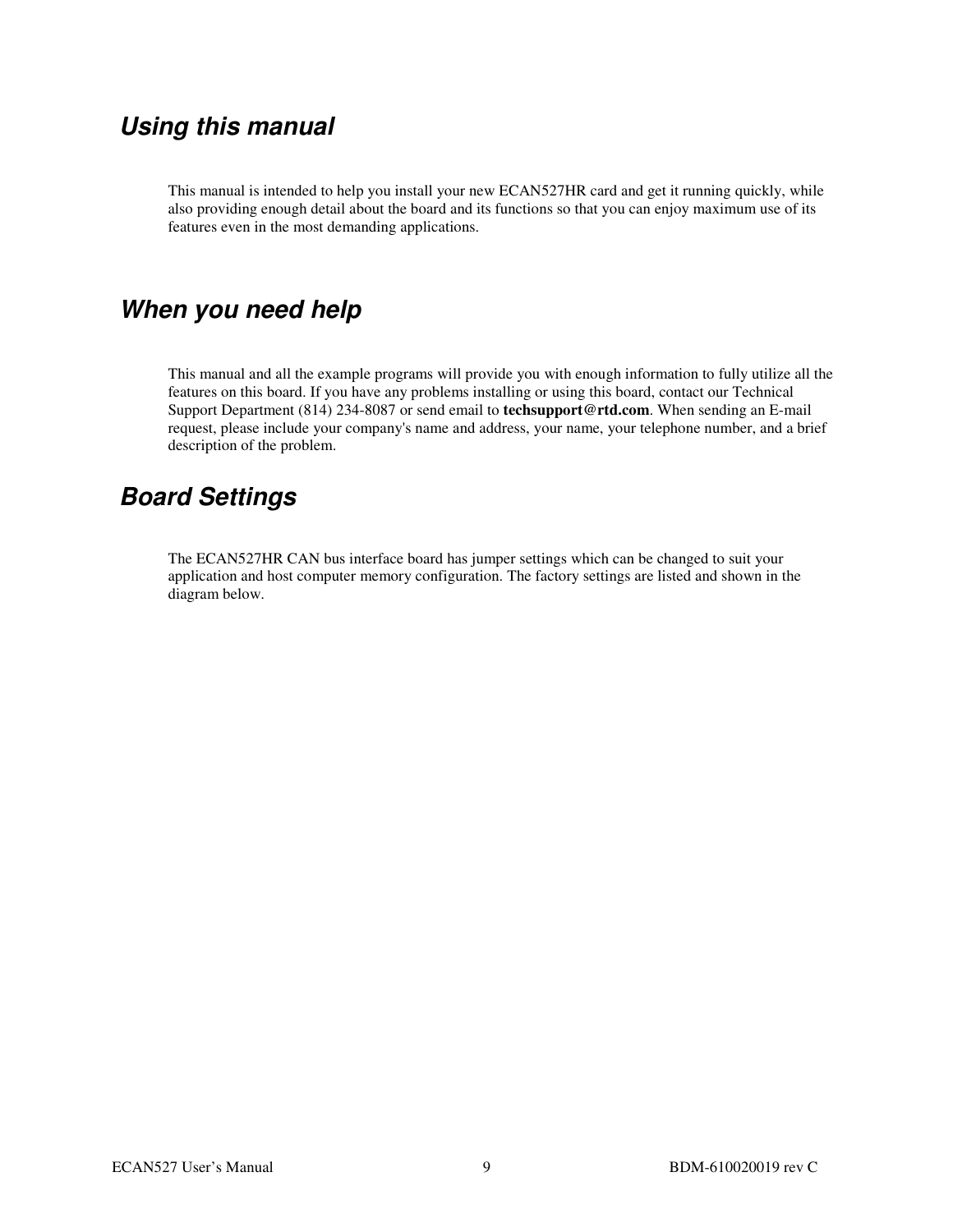## **Factory configured Jumper Settings**

Table 1 illustrates the factory jumper setting for the ECAN527HR. Figure 1 shows the board layout of the ECAN527HR and the locations of the jumpers. The following paragraphs explain how to change the factory jumper settings to suit your specific application.

| Jumper Name | <b>JUMPER</b><br><b>DESCRIPTION</b>  | <b>NUMBER OF</b><br><b>JUMPERS</b> | <b>FACTORY DEFAULT</b> |
|-------------|--------------------------------------|------------------------------------|------------------------|
|             |                                      |                                    |                        |
| <b>ADDR</b> | <b>BASE ADDRESS</b>                  | $11 (A18 - A8)$                    | D0000                  |
| <b>IRQ</b>  | <b>HOST INTERRUPT</b>                | 10                                 |                        |
| J34         | <b>CAN-BUS</b><br><b>TERMINATION</b> |                                    | <b>CLOSED</b>          |
| JP3         | Clock Selection                      |                                    | 8 MHz                  |

Table 1. Factory configured jumper settings. (See figure 1-1 for detailed locations)



Fig. 1 - Board layout showing jumper locations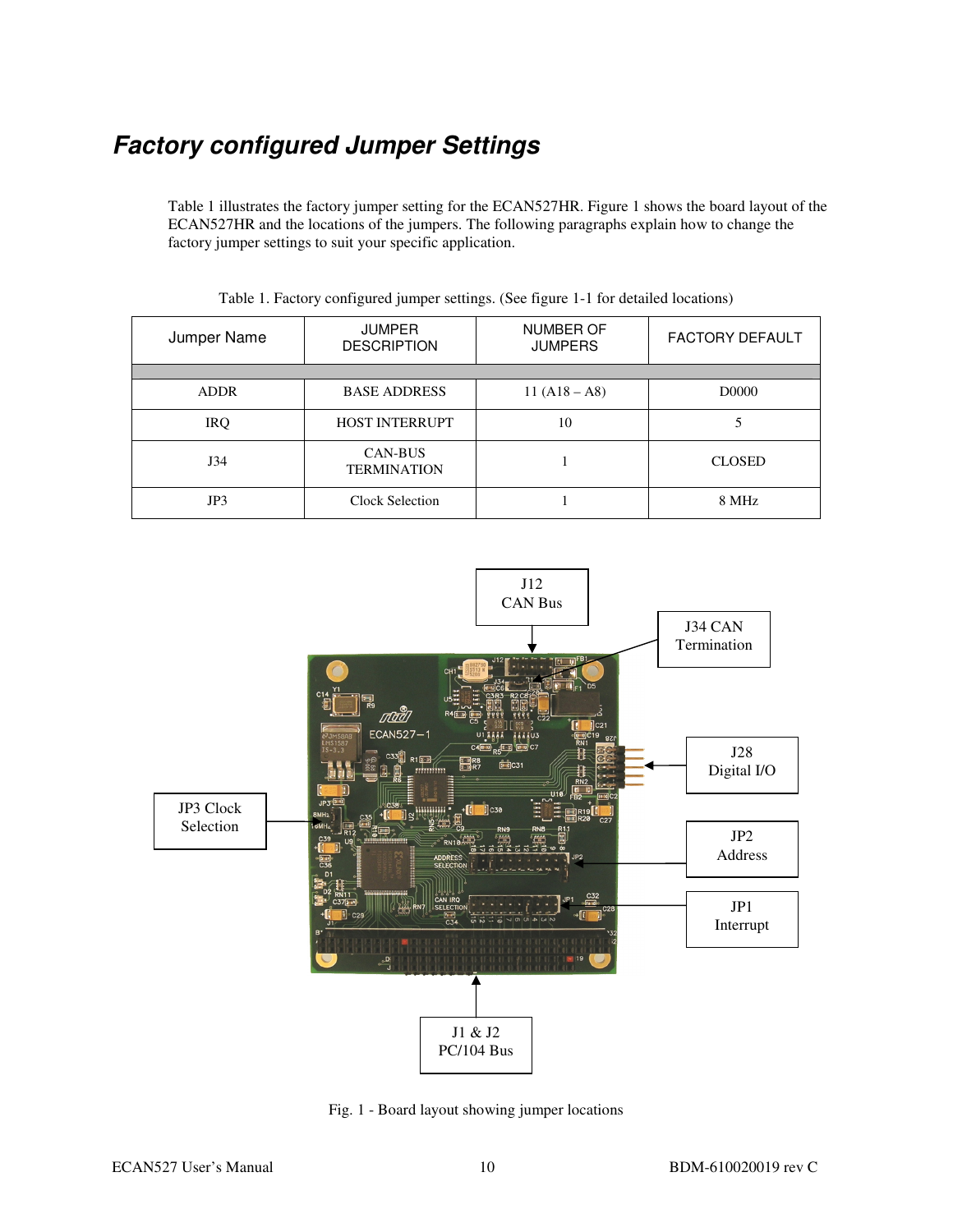## **Base Address Jumpers (Factory setting: D0000h)**

The ECAN527HR is memory mapped into the low memory of your host XT/AT. The ECAN527HR board occupies a memory window of 256 bytes starting from the base address.

The most common cause of failure when you are first setting up your module is address contention. Some of your computers memory space is already occupied by other devices and memory resident programs. When the ECAN527HR attempts to use reserved memory addresses already used by another device, erratic performance may occur and data read from the board may be corrupted.

To avoid this problem make sure you set up the base address first using the 11 jumpers marked "ADDR" which let you choose from number of addresses in your host computers memory map. Should the factory installed setting of D0000h be unusable for your system configuration, you may change this setting to another using the options illustrated in Table 2. The table shows the jumper settings and their corresponding values in hexadecimal values. Make sure you verify the correct location of the base address jumpers. When the jumper is removed it corresponds to a logical "0", connecting the jumper to a "1". When you set the base address of the module, record the setting in the table inside the back cover of this manual after the Appendices.

*Note:* If you are using a memory manager such as QEMM, make sure you exclude the memory section you are occupying by the ECAN527; for example X=D0000-D00FF.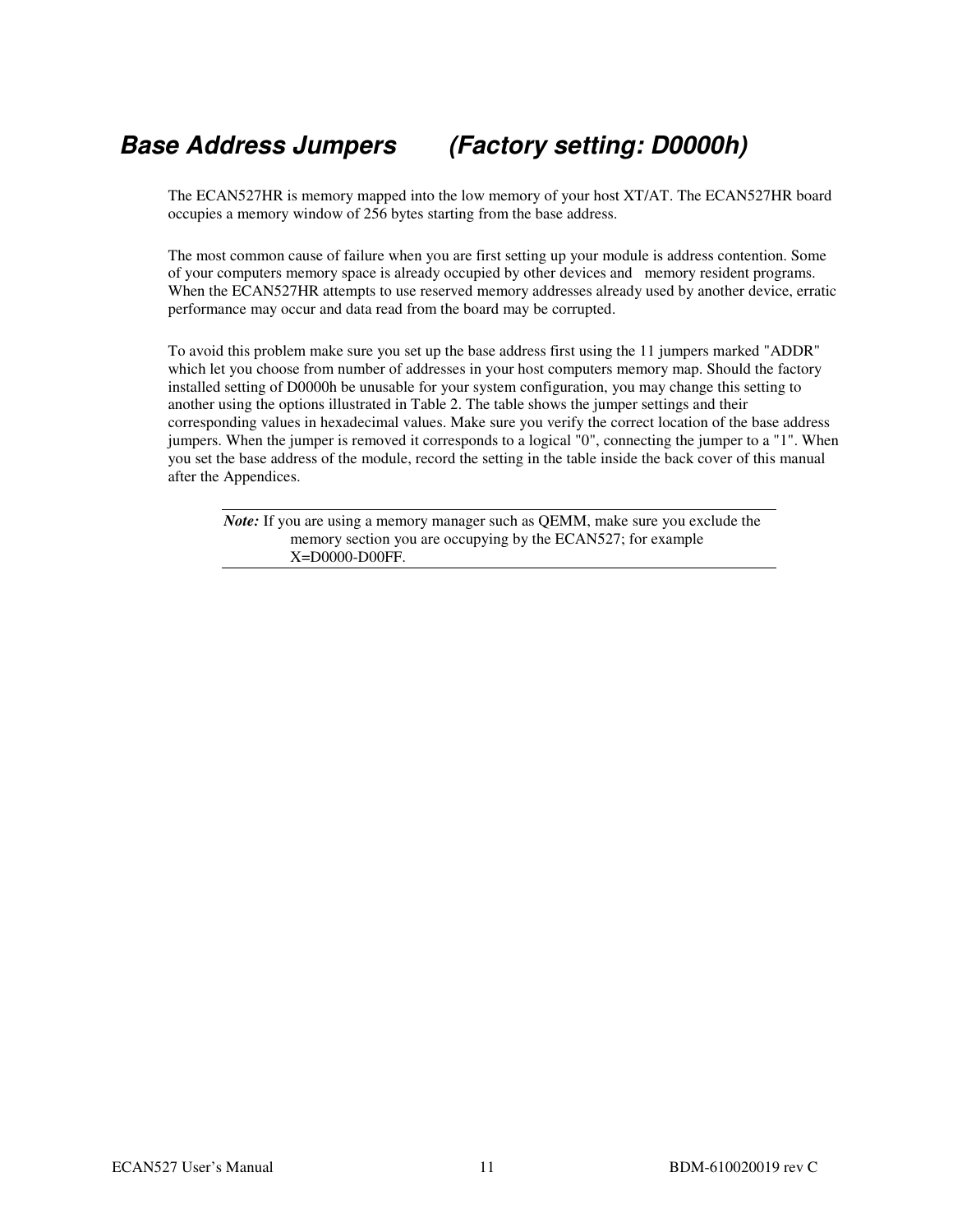| <b>Address Jumper Settings ECAN527HR</b> |                                                                        |  |
|------------------------------------------|------------------------------------------------------------------------|--|
| <b>Base Address Hex</b>                  | <b>Jumper Settings</b>                                                 |  |
|                                          | 18 17 16 15                                                            |  |
| 80XXX                                    | $\theta$<br>$\boldsymbol{0}$<br>$\boldsymbol{0}$<br>$\theta$           |  |
| <b>88XXX</b>                             | $\boldsymbol{0}$<br>$\boldsymbol{0}$<br>$\boldsymbol{0}$<br>1          |  |
| 90XXX                                    | $\boldsymbol{0}$<br>$\overline{0}$<br>$\mathbf{1}$<br>$\boldsymbol{0}$ |  |
| <b>98XXX</b>                             | $\boldsymbol{0}$<br>$\overline{0}$<br>1<br>1                           |  |
| <b>A0XXX</b>                             | $\Omega$<br>1<br>$\mathbf{0}$<br>$\theta$                              |  |
| A8XXX                                    | $\Omega$<br>$\mathbf{1}$<br>$\boldsymbol{0}$<br>1                      |  |
| <b>BOXXX</b>                             | $\Omega$<br>$\theta$<br>1<br>1                                         |  |
| B8XXX                                    | $\theta$<br>1<br>1<br>1                                                |  |
| <b>COXXX</b>                             | $\theta$<br>$\theta$<br>$\theta$<br>1                                  |  |
| C8XXX                                    | $\theta$<br>1<br>$\overline{0}$<br>1                                   |  |
| <b>D0XXX</b>                             | $\theta$<br>1<br>$\theta$<br>1                                         |  |
| D8XXX                                    | 1<br>$\theta$<br>1<br>1                                                |  |
| <b>E0XXX</b>                             | 0<br>$\theta$<br>1<br>1                                                |  |
| E8XXX                                    | 1<br>1<br>$\boldsymbol{0}$<br>1                                        |  |
| <b>FOXXX</b>                             | 1<br>$\mathbf{1}$<br>$\theta$<br>1                                     |  |
| F8XXX                                    | $\mathbf{1}$<br>$\mathbf{1}$<br>$\mathbf{1}$<br>1                      |  |
| $0 = NO$ JUMPER, $1 = J$ UMPER installed |                                                                        |  |
| Note: A19 is always decoded as 1!        |                                                                        |  |

Table 2 Base address jumper settings

*Note:* The above table illustrates only the settings for the high address bits A18-A15. If you for instance want to configure address D0E00 - D0EFF for your ECAN527HR you must set the jumpers as: 1 0 1 \_ 0 0 0 0 \_ 1 1 1 0 ! Address line A19 is always decoded as "1".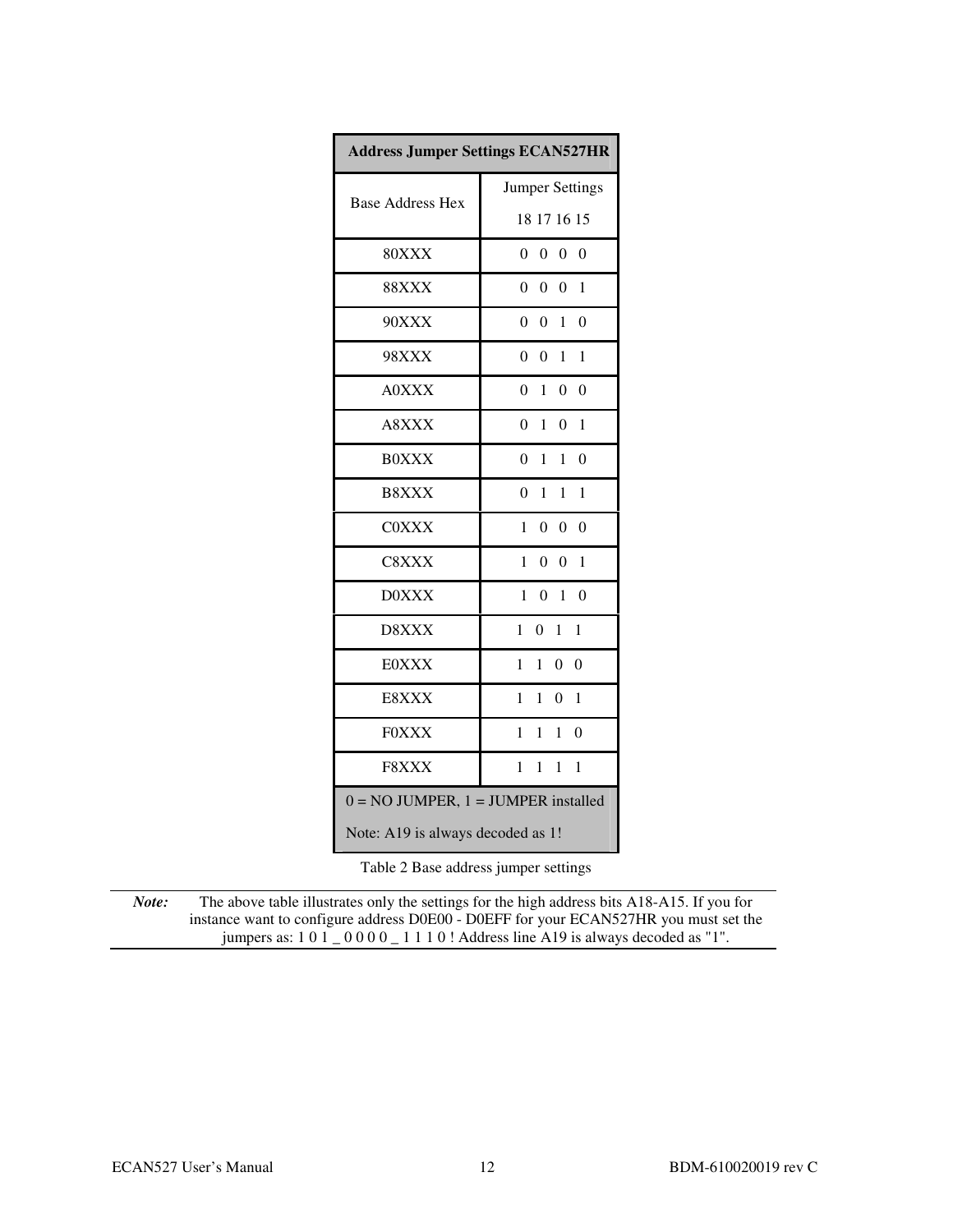

Fig. 2 Base address jumpers illustrating D8000h base address

#### **Interrupt Channel (Factory setting: IRQ 5)**

The header connector, shown in Figure 3, lets you connect the onboard 82527 CAN controller interrupt output to one of the interrupt channels available on the host XT/AT- bus. If your board has no AT-bus extension interrupts 10-15 are not available.



Fig. 3 Interrupt jumpers set to IRQ 5

Note: Interrupt sharing is not supported on the current ECAN527 hardware revisions.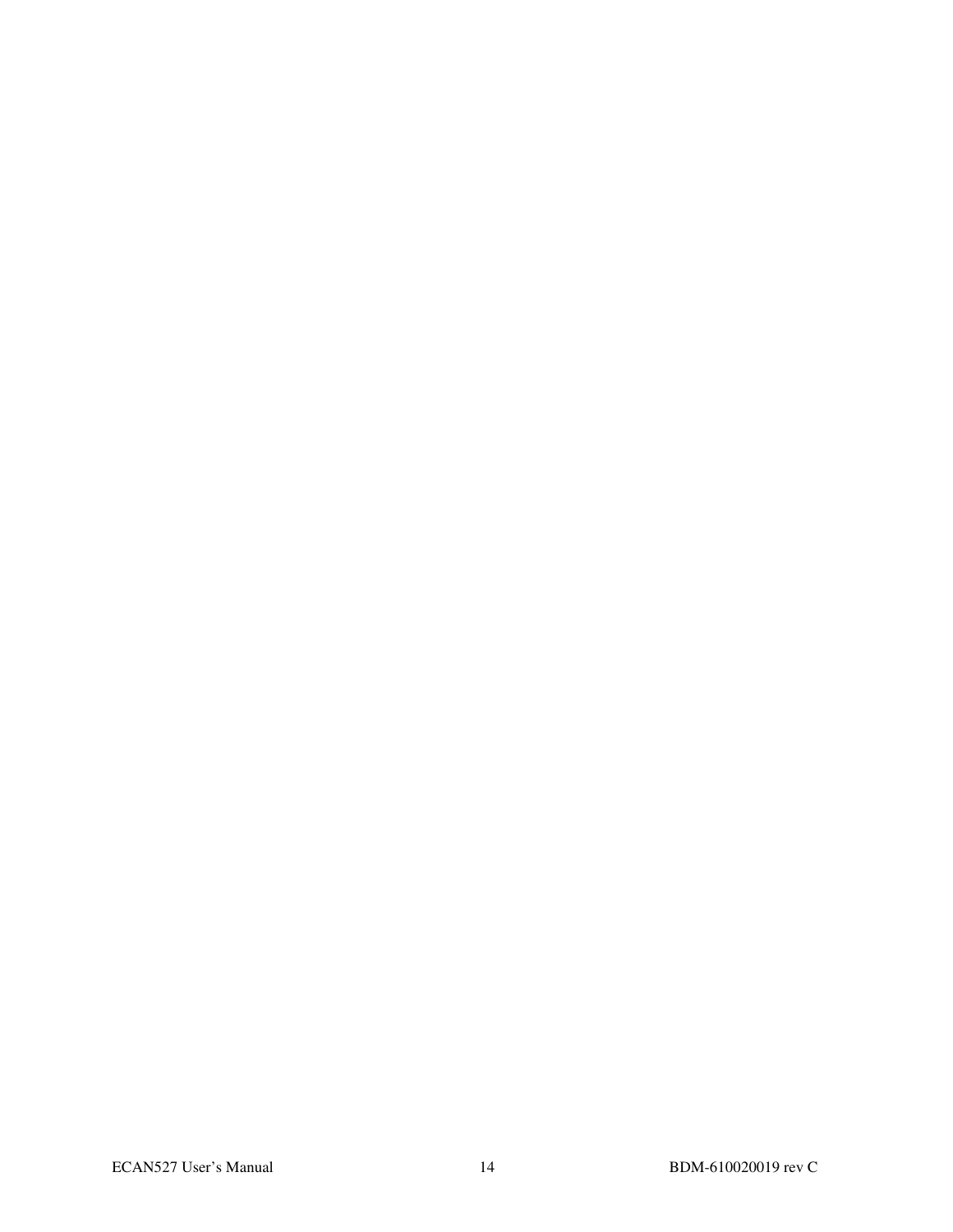## **Chapter 2 BOARD INSTALLATION**

The ECAN527HR CAN-bus interface board is very easy to connect to your industrial distributed control system. Direct interface to PC/104 systems as well as EUROCARD boards is achieved. This chapter tells you step-by-step how to install the ECAN527HR into your system.

After completing the installation use the diagnostic and test software to fully verify that your board is working. The latest versions of the test software as well drivers are available on our website at <www.rtd.com>.

## **Board Installation**

Keep your board in its antistatic bag until you are ready to install it to your system! When removing it from the bag, hold the board at the edges and do not touch the components or connectors. Please handle the board in an antistatic environment and use a **grounded** workbench for testing and handling of your hardware.

Before installing the board in your computer, check the jumper settings. Chapter 1 reviews the factory settings and how to change them. If you need to change any settings, refer to the appropriate instructions in Chapter 1. Note that incompatible jumper settings can result in unpredictable board operation and erratic response.

#### **General installation guidelines:**

- 1. Turn OFF the power to your computer and all devices connected to ECAN527
- 2. Touch the grounded metal housing of your computer to discharge any antistatic buildup and then remove the board from its antistatic bag.
- 3. Hold the board by the edges and install it in an enclosure or place it on the table on an antistatic surface.
- 4. Connect the board to the CAN field bus using the two field bus interface header connectors. Make sure the polarity of the cable is correct. Both connectors are identical, one of these headers may be used to bring the CAN bus to the board; the other connector interfaces your ECAN527HR to the CAN bus.

#### **Installation integrated with a PC/104 module stack:**

- Secure the four PC/104 installation holes with standoffs.
- Connect the board to the CAN bus using the two field bus interface header connectors; alternatively use the fiber optic connectors.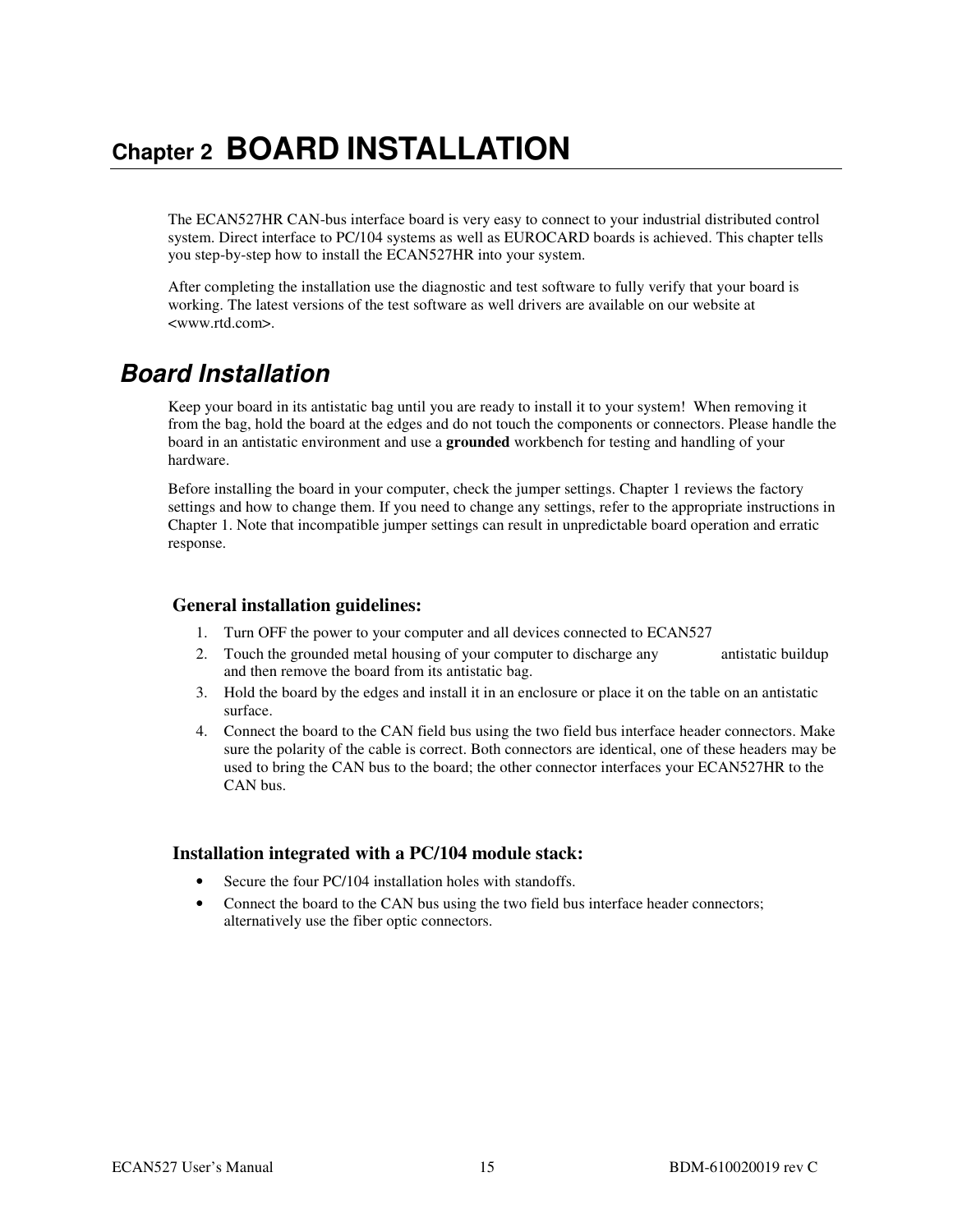

Fig. 4 ECAN527HR integrated in a PC/104 dataModule stack

#### **3U rack installation with a EUROCARD CPU containing one ECAN527.**

The PC/104 system can easily be inserted into a 19" rack installation using the CPU as a "form factor adapter". Assemble your PC/104 data modules on a RTD single board computer and install the system in a 19" enclosure. Multiple ECAN527HR boards can easily be connected to this system. See figure 5 below.



Fig. 5 19" Eurocard rack installation with an integrated PC/104 dataModule and EUROCARD cpuModule computer system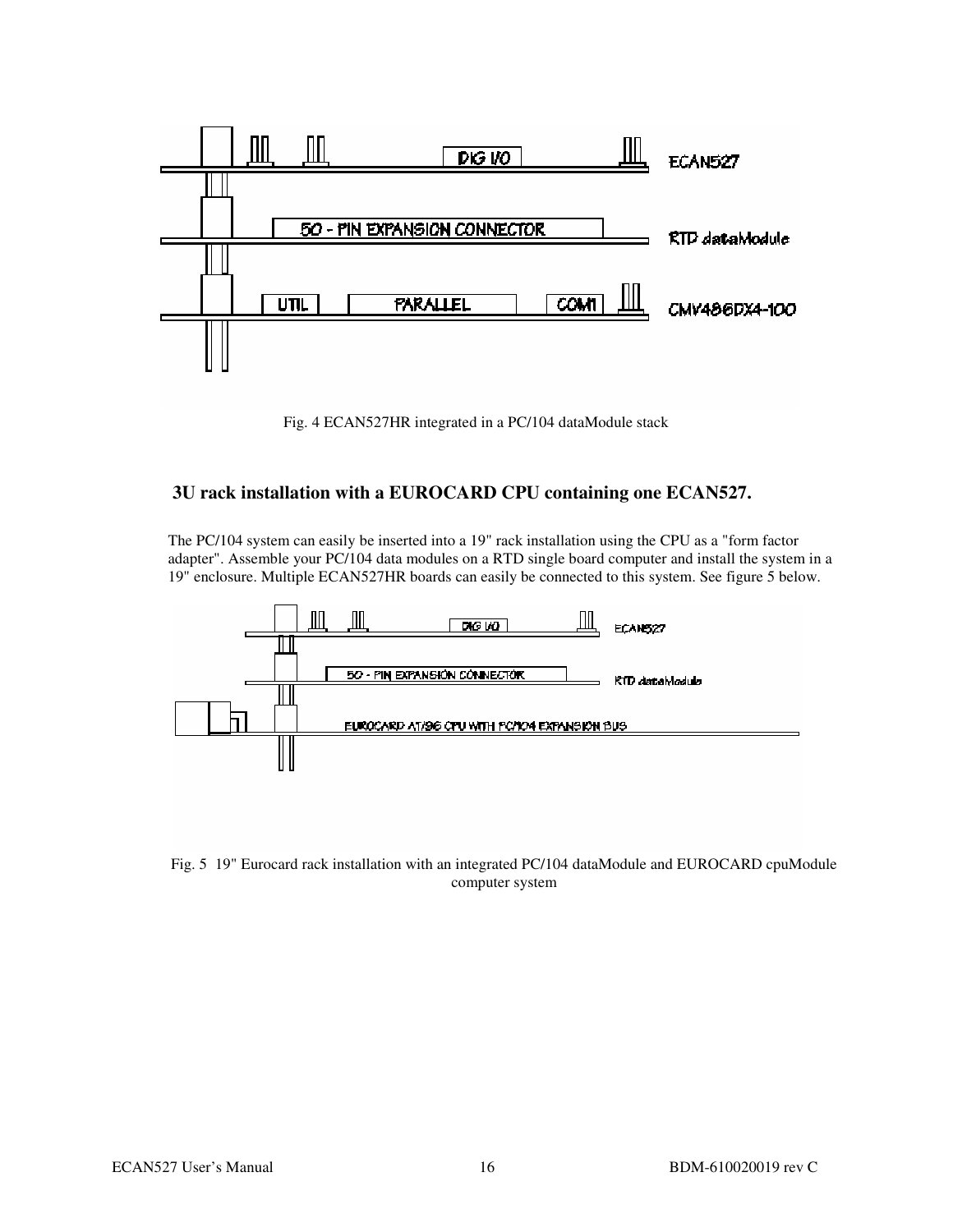## **External I/O connections**

#### **General purpose digital I/O**

Table 2-1 shows the connector layout of the ECAN527HR digital I/O connector J28. This connector is located toward the left side of the board. Refer to this diagram when making signal connections.

| <b>Pin Number</b> | <b>Function</b>   |
|-------------------|-------------------|
| 1                 | $I/O_1$ /LED1     |
| 2                 | $I/O_2$ /LED2     |
| 3                 | <b>EEPROM</b> clk |
| 4                 | EEPROM data       |
| 5                 | $I/O_3$           |
| 6                 | $I/O$ 4           |
| 7                 | $I/O$ 5           |
| 8                 | I/O <sub>6</sub>  |
| 9                 | $+5V$             |
| 10                | GND               |

Table 3 Digital I/O connector of the ECAN527HR

Note: I/O signals 3 and 4 are reserved for the use of the non volatile EEPROM. In this case these pins are not available for user I/O.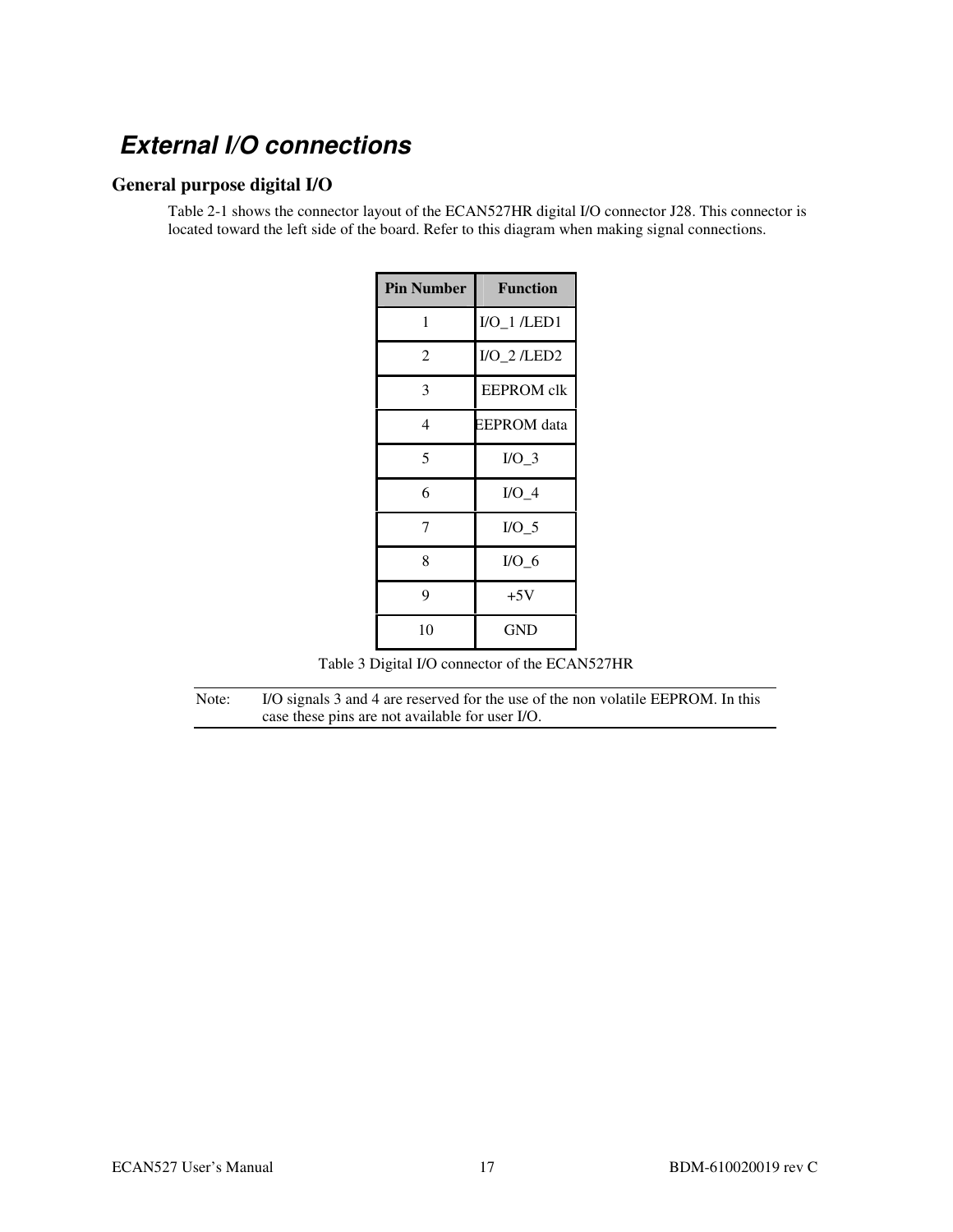#### **Galvanically isolated CAN bus connector**

| <b>Pin Number   Function</b> |              | <b>Pin Number</b> | <b>Function</b> |
|------------------------------|--------------|-------------------|-----------------|
|                              | NC           | $\mathcal{L}$     | ISO_GND         |
|                              | <b>BUS_L</b> |                   | <b>BUS_H</b>    |
|                              | ISO GND      |                   | NC              |
|                              | NC           |                   | $ISO+5V$        |
|                              | ISO_GND      | 10                | NC              |

Table 4 shows the CAN physical interface connector. This connector is used to route the CAN-bus through your ECAN527HR board. It is located at the top of your board. This connector conforms to the ISO11898 specification.

Table 4 Physical interface connector pin outs of the ECAN527HR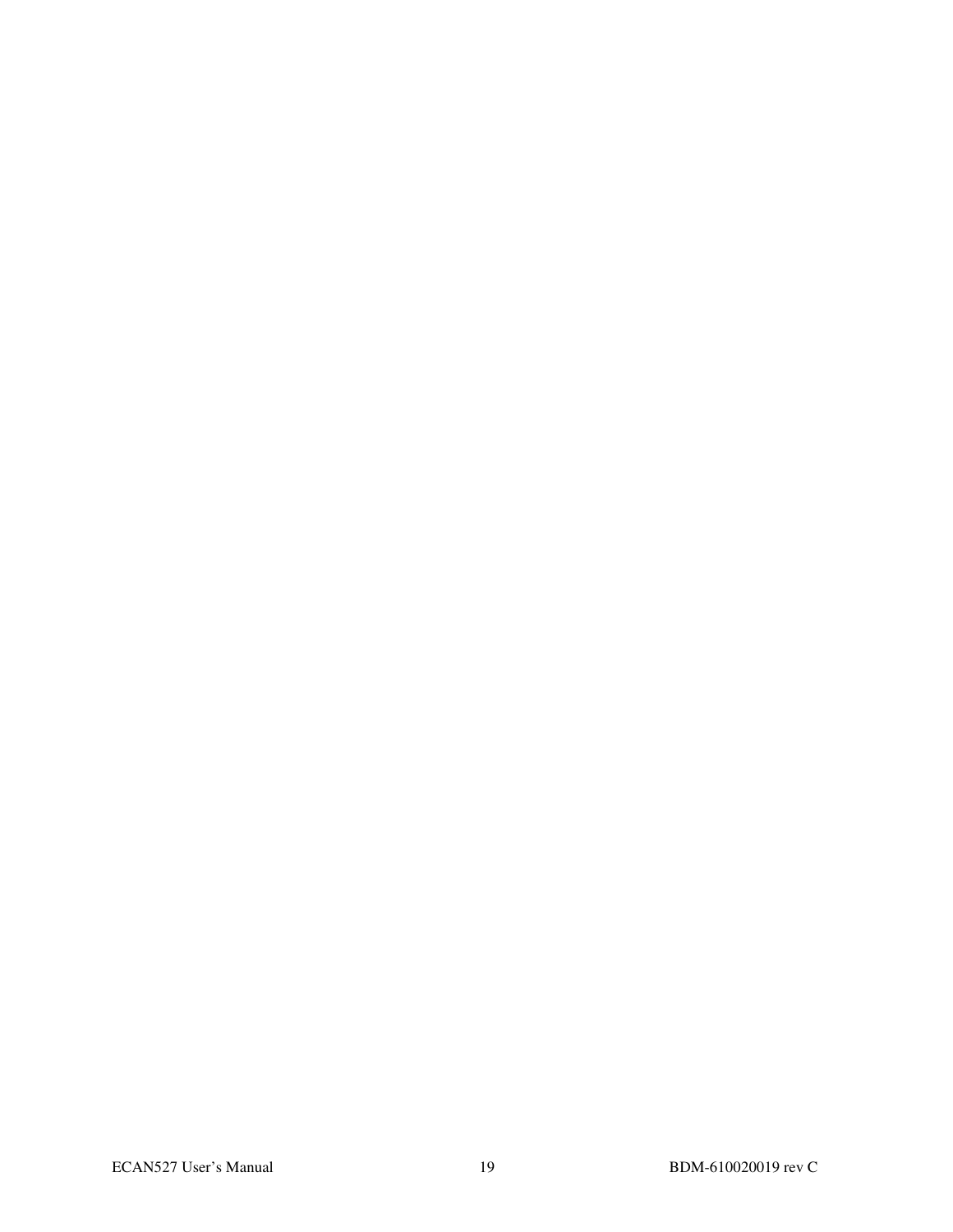## **Chapter 3 HARDWARE DESCRIPTION**

Chapter 3 - **Hardware Description** describes the major features of the ECAN527HR: the Intel 82527 CAN bus controller, Galvanic isolation of the CAN-bus, the Fiber optic interface, the onboard configuration EEPROM, and Digital I/O.

Figure 6 shows the general block diagram of the ECAN527HR. This chapter describes the major features of the ECAN527HR: the Intel 82527 CAN-bus controller, Galvanic isolation of the CAN-bus, the Fiber optic interface, the onboard configuration EEPROM, and Digital I/O.



Fig. 6 ECAN527HR Block diagram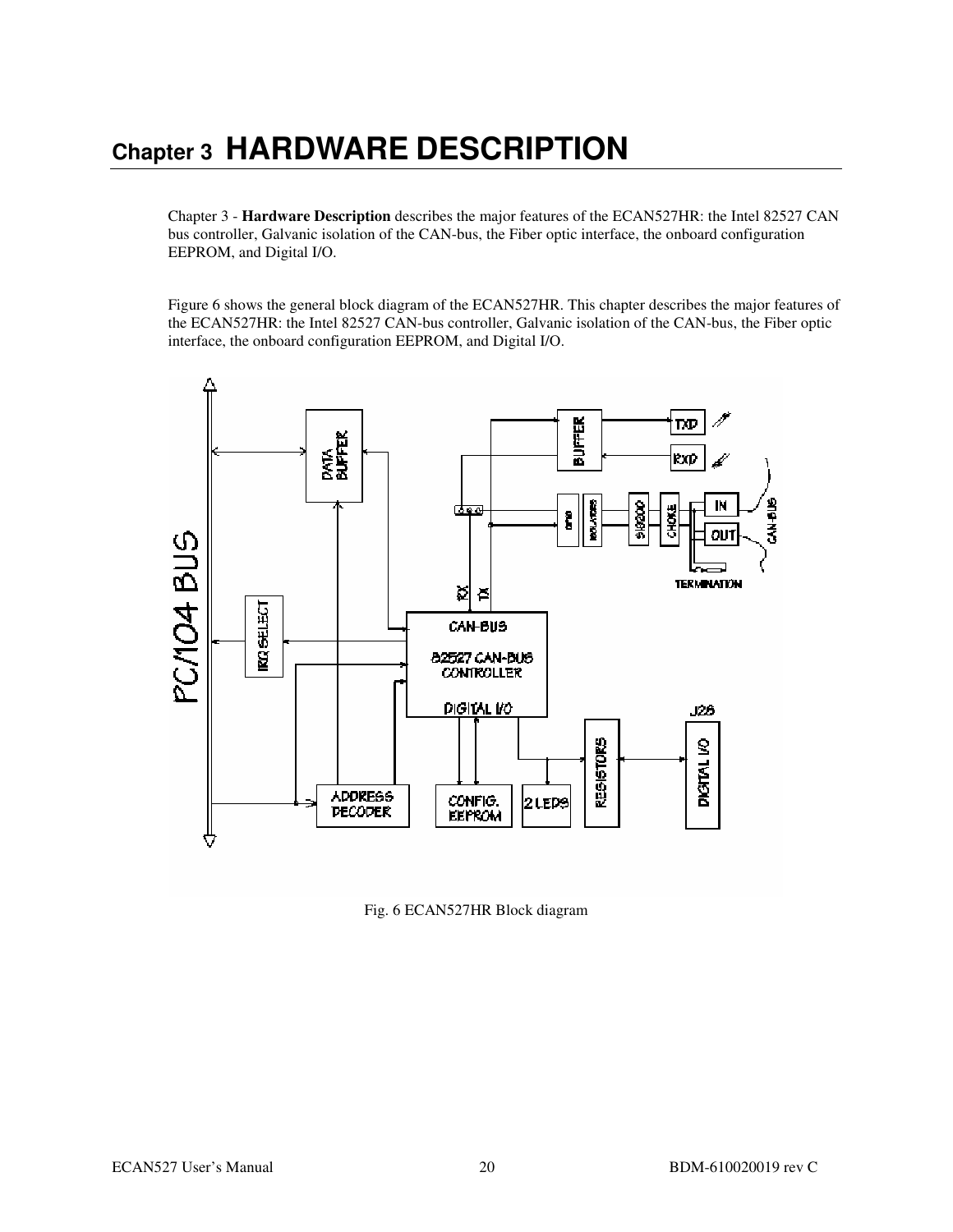## **82527 CAN bus controller Reference note:**

(Intel publication CAN Architectural Overview, Automotive Products Databook)

The 82527 CAN controller consists of six functional blocks. The CPU interface logic manages the communication to the host computer. The CAN controller interfaces to the CAN bus and implements the protocol rules of the CAN protocol for the transmission and reception of messages. The RAM is the physical interface layer between the host CPU and the CAN bus. One eight bit I/O port provides low speed I/O capabilities.

The 82527 RAM provides storage for 15 message objects of 8 byte length. Each message object has a unique identifier and can be configured to either transmit of to receive except for the last message object. The last message object is a receive-only buffer with a special mask design to allow selected groups of different message identifiers to be received.

Each message identifier contains control and status bits. A message object with a direction set for receive will send a remote frame by requesting a message transmission. A message set as transmit will be configured to automatically send a data frame whenever a remote frame with a matching identifier is received over the CAN bus. All message objects have separate transmit and receive interrupts and status bits, allowing the CPU full flexibility in detecting when a remote frame has been sent or received.

The 82527 chip supports a global masking feature for acceptance filtering. This feature allows the user to globally mask, or "don't care", any identifier bits of the incoming message. This mask is programmable to allow the user to design an application specific message identification strategy. There are separate global mask for standard and extended frames.

The incoming message first passes through the global mask and is matched to the identifiers in the message objects 1-14. If there is no identifier match then the message passes through the local mask in message object 15. The local mask allows a large number of infrequent messages to be received by the 82527. Message object 15 is also buffered to allow the CPU time to service a message received.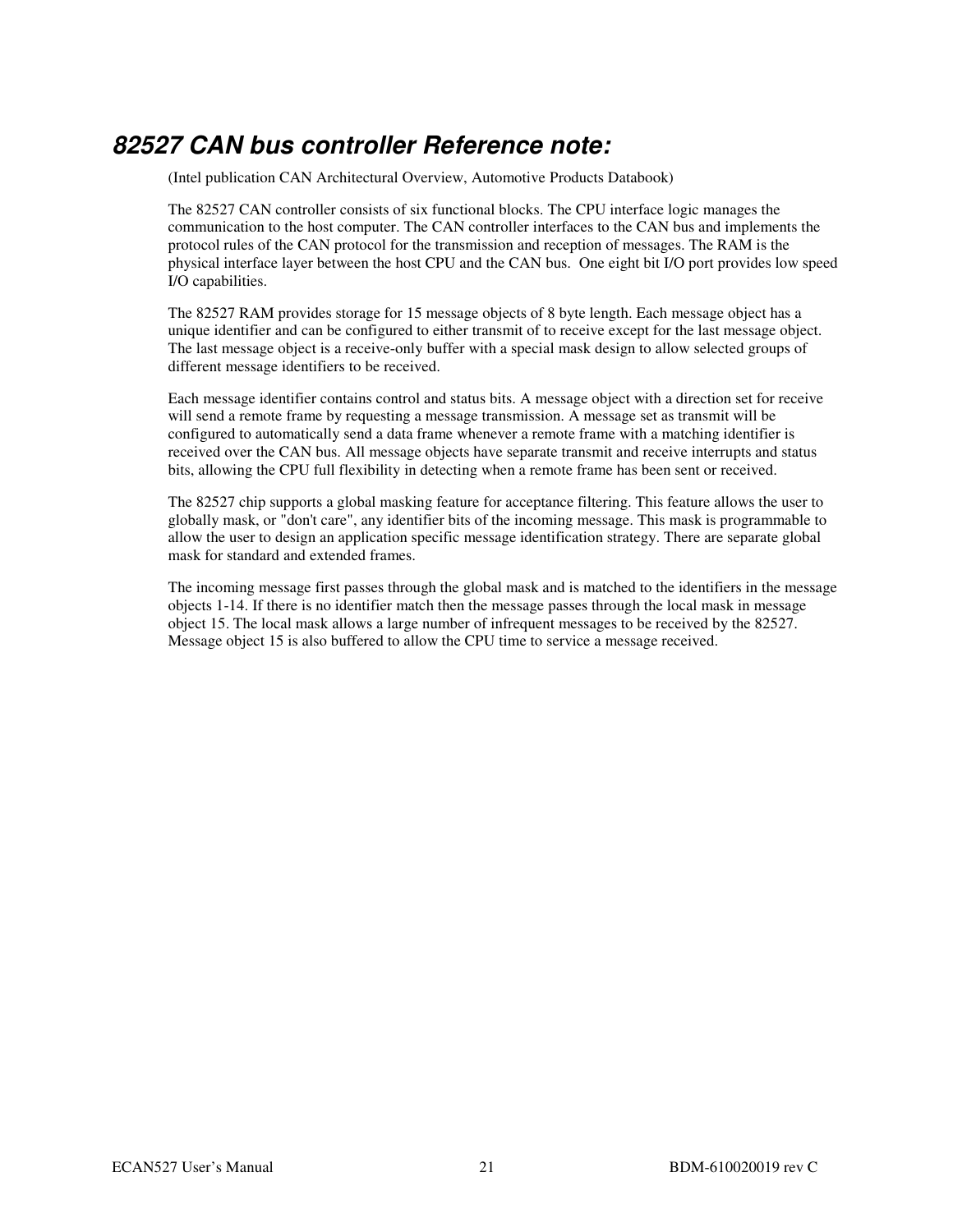#### **Galvanic isolation of the CAN-bus**

The galvanic isolation of the ECAN527HR is implemented using 1) Optocouplers for data transmission and 2) a DC/DC converter to supply power to the CAN bus and the physical interface circuitry.

The high speed optocouplers are directly connected to the 82527. The optocouplers drive the CAN bus transceiver. A special balanced CAN bus choke is used not only to improve immunity to bus noise, but also to protect the bus transceiver. This filter assists in conforming to the EN55022 Radiated Emission test requirements.

A 1 Watt DC/DC converter may be used to power other remote devices on the CAN bus. The output power of this converter is isolated up to 1,5 kV peak.

Figure 7 illustrates the physical interface circuitry of the galvanically isolated CAN-bus.



Fig. 7 CAN-bus physical interface circuitry, power supply omitted for clarity

#### **Fiber optic interface**

An optional fiber optic interface can be used to implement point to point communication using the CAN protocol. Due to the physics of the fiber optic media, bitwise arbitration featured by the CAN protocol can not be supported. The fiber optic interface may be used in environments where either immunity to long distances or excessive noise is a design criterion. It is possible to combine wire and fiber optic connections in the same network using active repeater nodes such as the RTD CAN Spider active 4-port CAN hub with multiple ECAN527HR boards.

The fiber optic interface supports data rates up to 1 Mb/s using Hewlett Packard Versa-Link transmitter and receiver modules. These modules enable direct connectivity to fiber optic cables from your ECAN527HR. The CAN Spider active hub also features compatible transmitters and receivers.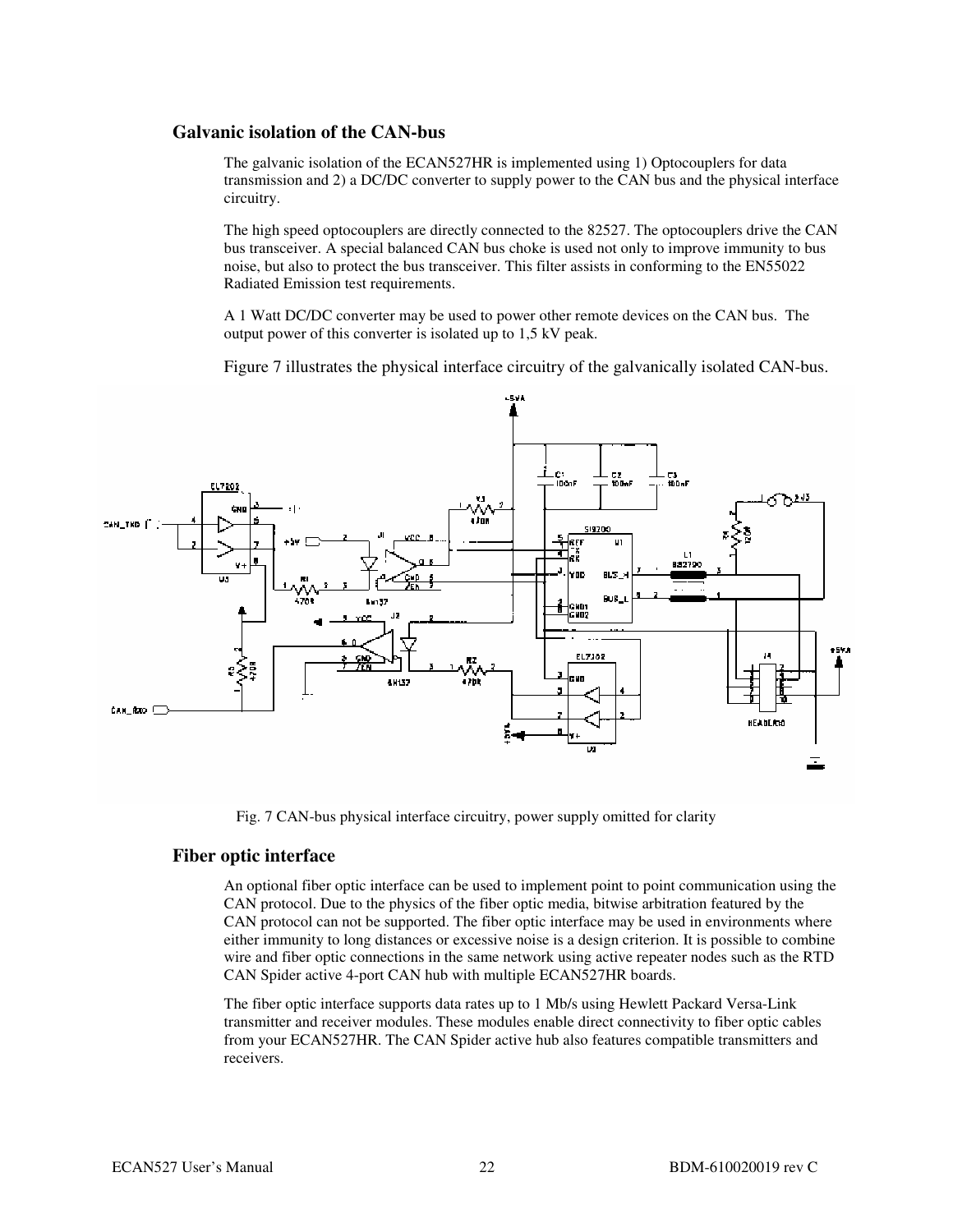#### **Configuration EEPROM**

A configuration EEPROM may store up to 256 bytes of user data. This memory may be used to store CAN bus parameters or other identifier codes required by the system. The EEPROM used the I2C standard interfacing scheme. The address of the EEPROM device is set to 000. To communicate to the EEPROM you must drive the clock and data lines of the device through the port P2.2-3 lines of the 82527 CAN controller.

The configuration EEPROM is interfaced through the digital I/O lines of port P2 bits 2 and 3 (LSB is 0). Data is read and written by clocking these lines to provide the serial interface required by the EEPROM device.

#### **Digital I/O**

Table 5 shows the functionality of the 82527 port P2 bits. Bits 0 and 1 have two functions. They may either drive the two onboard status LED's, or operate as user TTL-level I/O. The output impedance of this port is 100 Ohms. This series resistor on every I/O line provides protection against short circuits and transient voltages.

| P2.0 P2.1 P2.2 P2.3 P2.4 P2.5 P2.6 P2.7 |  |  |  |
|-----------------------------------------|--|--|--|
| LED1 LED2 CLK DATA DIO3 DIO4 DIO5 DIO6  |  |  |  |

Table 5 Digital I/O configuration of port P2 of the 82527 chip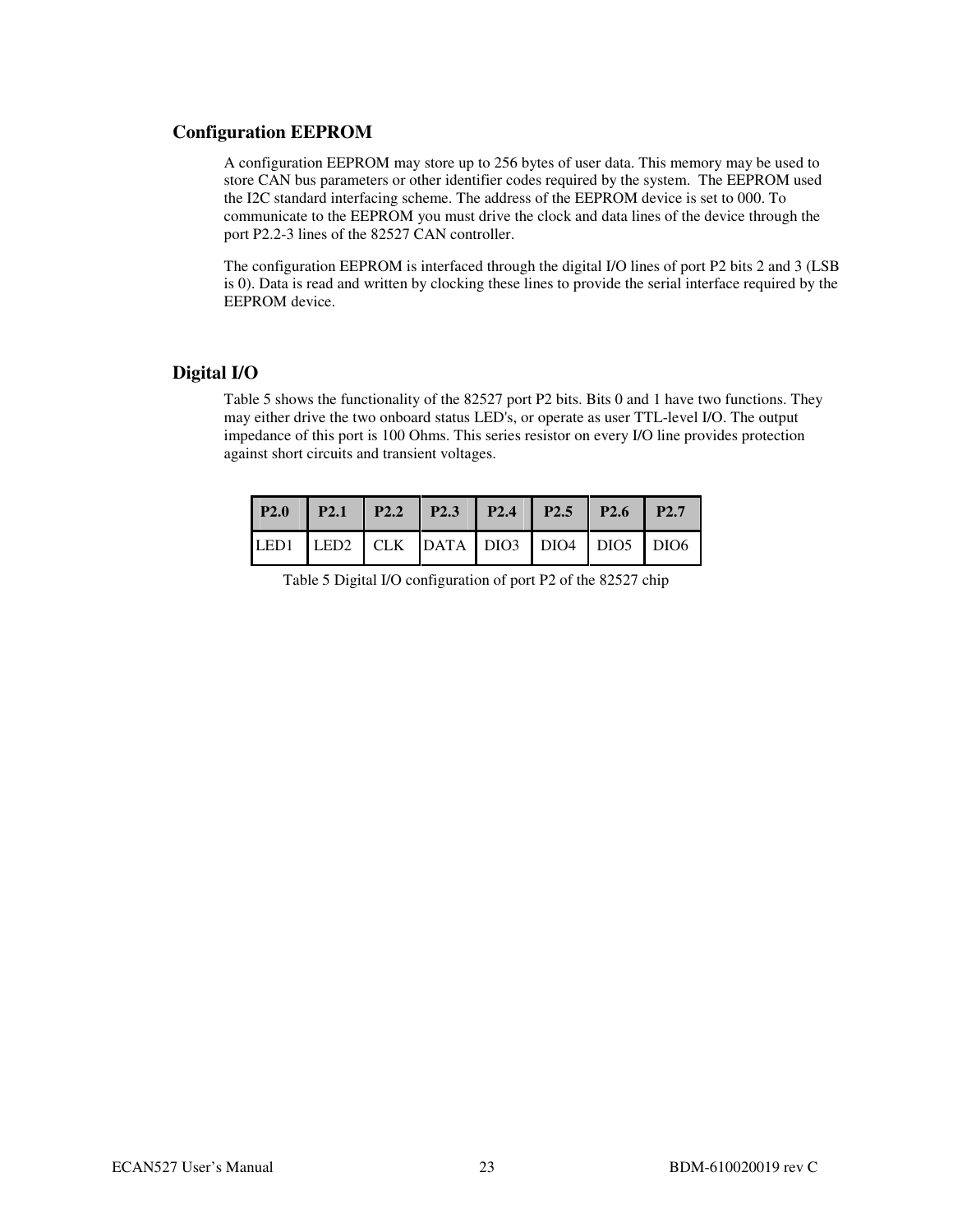## **Chapter 4 BOARD OPERATION AND PROGRAMMING**

This chapter shows you how to program and use your ECAN527HR. It provides a complete detailed description of the memory map and a detailed discussion of programming operations to aid you in programming. The full functionality of the ECAN527HR is described in the datasheet reprint from Intel on the 82527 CAN controller chip.

## **Defining the Memory Map**

The memory map of the ECAN527HR occupies 256 bytes of host PC low memory space. This window is freely selectable by the user as described in Chapter 1 (table 2). After setting the base address you have access to the internal resources of the 82527 CAN controller chip, as is described in the next sections reprinted from the Intel 82527 manual.

#### **Bit timing registers**

These are the recommended bit timing register values for reliable communication at 1MBps, for 500Kbps change BIT\_TIM0 to 01h.

| <b>BIT TIMO</b> | 00h |
|-----------------|-----|
| <b>BIT TIM1</b> | C6h |

For more information on these and other control registers of the CAN controller chip please refer to the component specific datasheet reprinted from Intel attached.

### **Interrupts**

#### **What is an interrupt?**

An interrupt is an event that causes the processor in your computer to temporarily halt its current process and execute another routine. Upon completion of the new routine, control is returned to the original routine at the point where its execution was interrupted.

Interrupts are a very flexible way of dealing with asynchronous events. Keyboard activity is a good example; your computer cannot predict when you might press a key and it would be a waste of processor time to do nothing while waiting for a keystroke to occur. Thus the interrupt scheme is used and the processor proceeds with other tasks. When a keystroke occurs, the keyboard 'interrupts' the processor, the processor then gets the keyboard data which is then placed into the memory. It then returns to what it was doing before the interrupt occurred. Other common devices that use interrupts are network boards, A/D boards, serial ports etc.

Your ECAN527HR can interrupt the main processor when a message is received or transmitted if interrupts are enabled on the ECAN527HR board. By using interrupts you can write powerful code to interface to your CAN network.

#### **Interrupt request lines**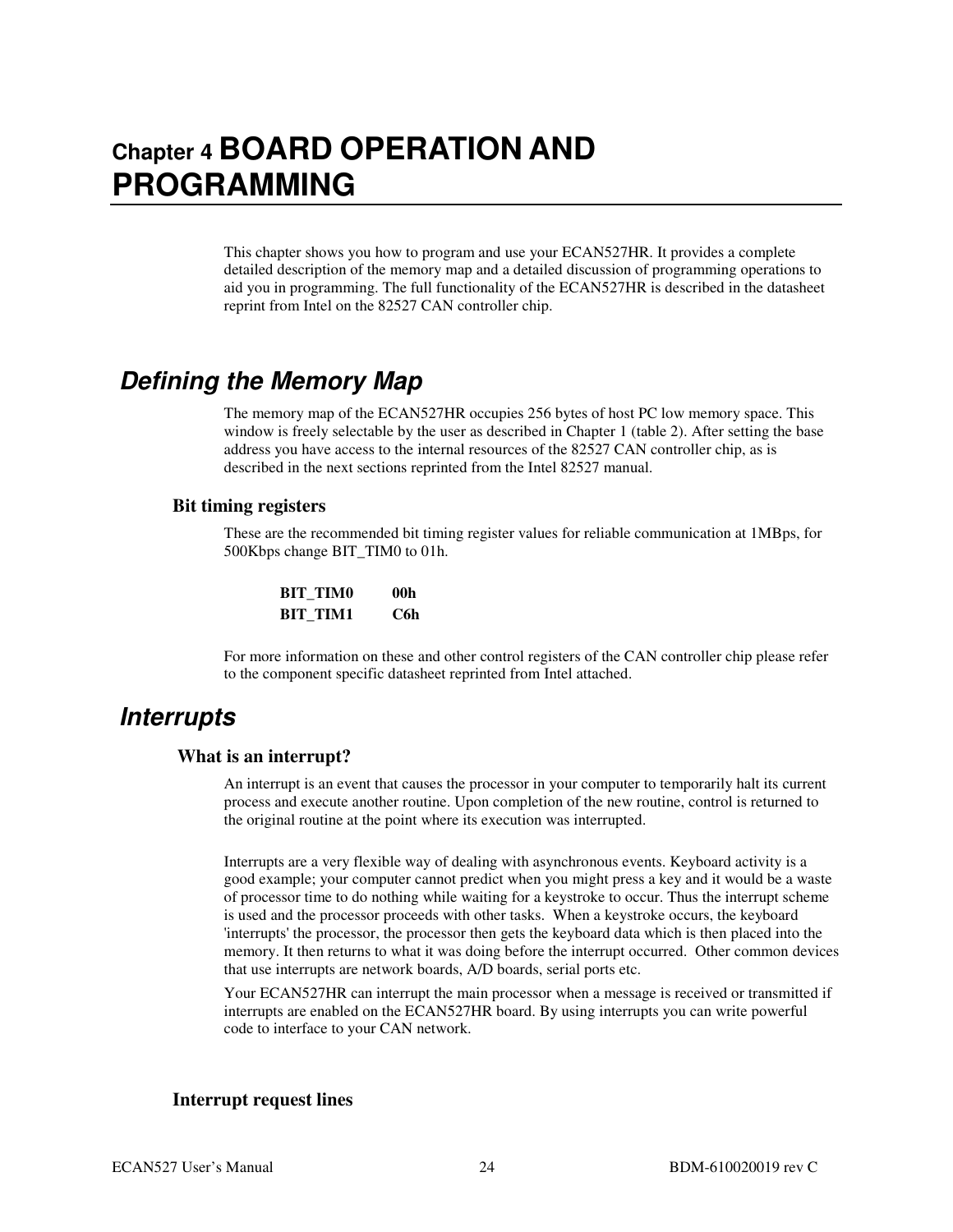To allow different peripheral devices to generate interrupts on the same computer, the PC AT bus has interrupt request channels (IRQs). A rising edge transition on one of these lines will be latched into the interrupt controller. The interrupt controller checks to see if the interrupts are to be acknowledged from that IRQ and, if another interrupt is being processed, it decides if the new request should supersede the one in progress or if it has to wait until the one in progress is done. The priority level of the interrupt is determined by the number of the IRQ; IRQ0 has the highest priority IRQ15 the lowest. Many of the IRQs are used by the standard system resources. IRQ0 is dedicated for the internal timer, IRQ1 is dedicated to the keyboard input, IRQ3 for serial port COM2 and IRQ4 for serial port COM1. Often interrupts 3, 5, and 7 are free for the user.

#### **8259 Programmable Interrupt Controller**

The chip responsible for handling interrupt requests in a PC is the 8259 Interrupt Controller. To use interrupts you will need to know how to read and set the 8259's internal interrupt mask register (IMR) and how to send the end-of-interrupt (EOI) command to acknowledge the 8259 interrupt controller.

#### **Interrupt Mask Register (IMR)**

Each bit in the interrupt mask register (IMR) contains the mask status of the interrupt line. If a bit is set equal to 1, then the corresponding IRQ is masked, and it will not generate an interrupt. If a bit is cleared equal to 0, then the corresponding IRQ is not masked, and it can then generate an interrupt. The interrupt mask register is programmed through **port 21h**.

#### **End-of-Interrupt (EOI) Command**

After an interrupt service routine is complete, the 8259 Interrupt Controller must be acknowledged by **writing the value 20h to port 20h**.

#### **What exactly happens when an interrupt occurs?**

Understanding the sequence of events when an interrupt is triggered is necessary to correctly write interrupt handlers. When an interrupt request line is driven high by a peripheral device (such as the ECAN527), the interrupt controller checks to see if interrupts are enabled for that IRQ, and then checks to see if other interrupts are active or requested and determines which interrupt has priority. The interrupt controller then interrupts the processor. The current code segment (CS), instruction pointer (IP), and flags are pushed onto the system stack, and a new set of CS and IP are loaded from the lowest 1024 bytes of memory.

This table is referred to as the interrupt vector table and each entry to this table is called an interrupt vector. Once the new CS and IP are loaded from the interrupt vector table, the processor starts to execute code from the new Code Segment (CS) and from the new Instruction Pointer (IP). When the interrupt routine is completed the old CS and IP are popped from the system stack and the program execution continues from the point it was interrupted.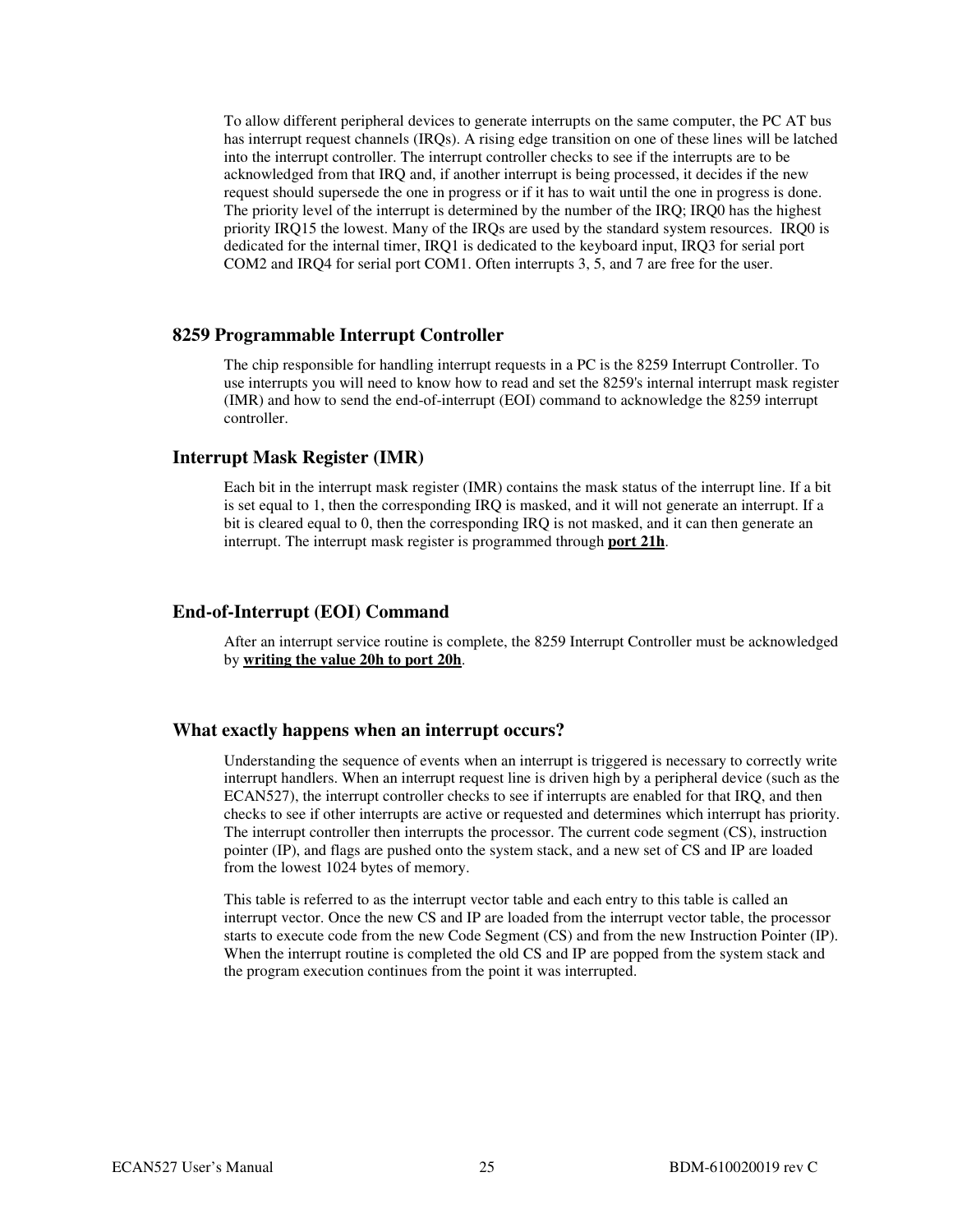#### **Using Interrupt in your Program**

Adding interrupt support to your program is not as difficult as it may seem, especially when programming under DOS. The following discussion will cover programming under DOS. Note that even the smallest mistake in your interrupt program may cause the computer to hang up and will only restart after a reboot. This can be frustrating and time-consuming.

#### **Writing an Interrupt Service Routine (ISR)**

The first step in adding interrupts to your software is to write an interrupt service routine (ISR). This is the routine that will be executed automatically each time an interrupt request occurs for the specified IRQ. An ISR is different from other subroutines or procedures. First the processor registers must be pushed onto the stack. Second, just before exiting the routine, you must clear the interrupt on the ECAN527HR by writing to the 82527 CAN controller, and write the EOI command to the interrupt controller. Finally, when exiting the interrupt routine the processor registers must be popped from the system stack and you must execute the IRET assembly instruction. This instruction pops the CS, IP and processor flags from the system stack. These were pushed onto the stack when entering the ISR.

Most compilers allow you to identify a function as an interrupt type and will automatically add these instructions to your ISR with one exception: most compilers do not automatically add the EOI command to the function, you must do it yourself. Other than this and a few exceptions discussed below, you can write your ISR as any code routine. It can call other functions and procedures in your program and it can access global data. If you are writing your first ISR, we recommend you stick to the basics; just something that enables you to verify you have entered the ISR and executed it successfully. For example: set a flag in your ISR and in your main program check for the flag.

**Note:** If you choose to write your ISR in in-line Assembly , you must push and pop registers correctly, and exit the routine with the IRET instruction instead of the RET instruction.

There are a few precautions you must consider when writing ISRs. The most important is: **do not use any DOS functions or functions that call DOS functions from an interrupt routine.** DOS is not reentrant; that is, a DOS function cannot call itself. In typical programming, this will not happen because of the way DOS is written. But what about using interrupts? Then, you could have the situation such as this in your program. If DOS function X is being executed when an interrupt occurs and the interrupt routine makes a call to the DOS function X, then function X is essentially being called while active. Such cases will cause the computer to crash. DOS does not support such operation. A general rule is, that do not call any functions that use the screen, read keyboard input and any file I/O routines should not be used in ISRs.

The same problem of reentrancy exists for many floating point emulators as well, meaning you should avoid floating point mathematical operations in your ISR.

Note, that the problem of reentrancy exists, no matter what programming language you use. Even, if you are writing your ISR in Assembly language, DOS and many floating point emulators are not reentrant. Of course, there are ways to avoid this problem, such as those which involve checking if any DOS functions are currently active when your ISR is called, but such solutions are beyond the scope of this manual.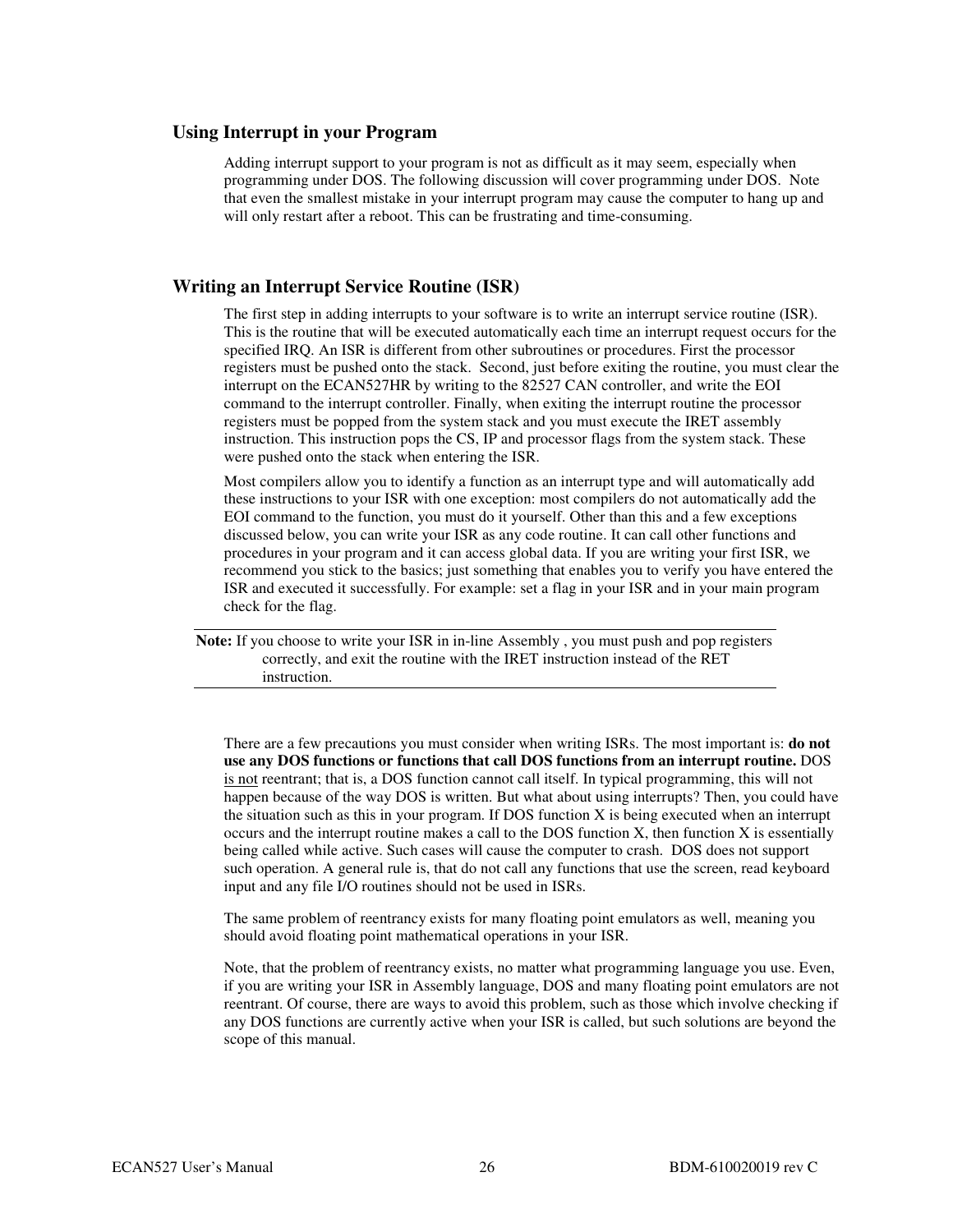The second major concern when writing ISRs is to make them as short as possible in term of execution time. Spending long times in interrupt service routines may mean that other important interrupts are not serviced. Also, if you spend too long in your ISR, it may be called again before you have exited. This will lead to your computer hanging up and will require a reboot.

#### **Your ISR should have the following structure:**

- Push any processor registers used in your ISR. Most C compiler do this automatically
- Put the body of your routine here
- Read interrupt status register of the 82527 chip on your ECAN527HR board
- Clear the interrupt bit by writing to the 82527 CAN controller
- Issue the EOI command to the 8259 by writing 20h to address 20h
- Pop all registers. Most C compilers do this automatically

The following C example shows what the shell of your ISR should be like:

```
/*------------------------------------------------------------------------------- 
| Function: new_IRQ_handler 
| Inputs: Nothing 
| Returns: Nothing - Sets the interrupt flag for the EVENT.
|-------------------------------------------------------------------------------*/ 
void interrupt far new_IRQ_handler(void) 
{ 
      IRQ_flag = 1; // Indicate to main process interrupt has occurred
\{ // Your program code should be here 
       } 
       // Read interrupt status registers 
       // Clear interrupt on ECAN527 
      outp(0x20, 0x20); /* Acknowledge the interrupt controller. */
}
```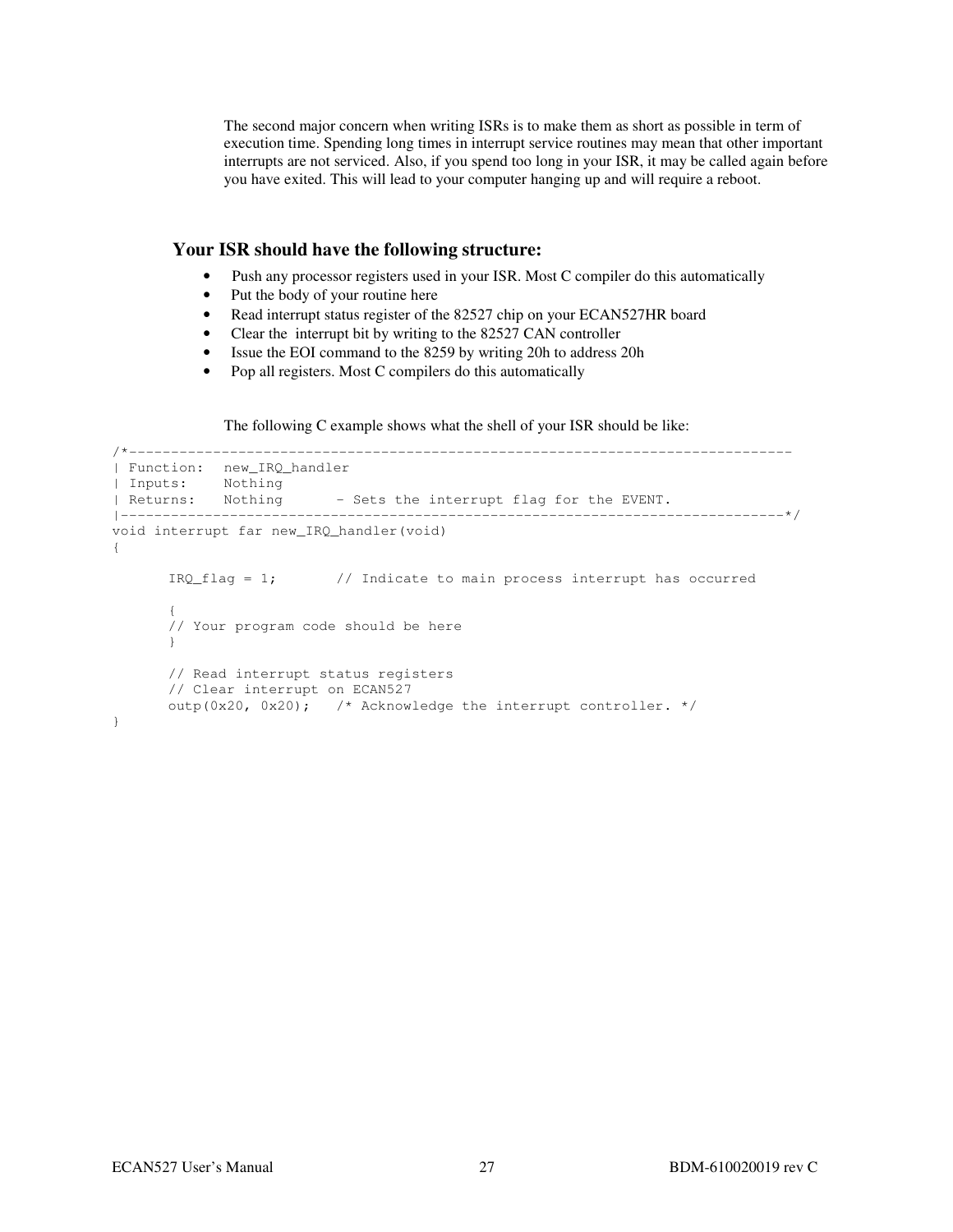#### **Saving the Startup Interrupt Mask Register (IMR) and interrupt vector**

The next step after writing the ISR is to save the startup state of the interrupt mask register (IMR) and the original interrupt vector you are using. The IMR is located in address **21h**. The interrupt vector you will be using is located in the interrupt vector table which is an array of 4-byte pointers (addresses) and it is locate din the first 1024 bytes of the memory (Segment 0 offset 0). You can read this value directly, but it is a better practice to use DOS function 35h (get interrupt vector) to do this. Most C compilers have a special function available for doing this. The vectors for the hardware interrupts on the XT - bus are vectors 8-15., where IRQ0 uses vector 8 and IRQ7 uses vector 15. Thus if your ECAN527HR is using IRQ5 it corresponds to vector number 13.

Before you install your ISR, temporarily mask out the IRQ you will be using. This prevents the IRQ from requesting an interrupt while you are installing and initializing your ISR. To mask the IRQ, read the current IMR at I/O port 21h, and set the bit that corresponds to tout IRQ. The IMR is arranged so that bit 0 is for IRQ0 and bit 7 is for IRQ7. See the paragraph entitled *Interrupt Mask Register (IMR)* earlier in this discussion for help in determining your IRQ's bit. After setting the bit, write the new value to I/O port 21h.

With the startup IMR saved and the interrupts temporarily disabled, you can assign the interrupt vector to point to your ISR. Again you can overwrite the appropriate entry in the vector table with a direct memory write, but this is not recommended. Instead use the DOS function 25h (Set Interrupt Vector) or, if your compiler provides it, the library routine for setting up interrupt vectors. Remember that interrupt vector 8 corresponds to IRQ0, vector 9 for IRQ1 etc.

If you need to program the source of your interrupts, do that next. For example, if you are using transmitted or received messages as an interrupt source, program it to do that.

Finally, clear the mask bit for your IRQ in the IMR. This will enable your IRQ.

#### **Common Interrupt mistakes**

- Remember, hardware interrupts are from 0 15
- Forgetting to clear the IRQ mask bit in the IMR
- Forgetting to send the EOI command after ISR code. Disables further interrupts.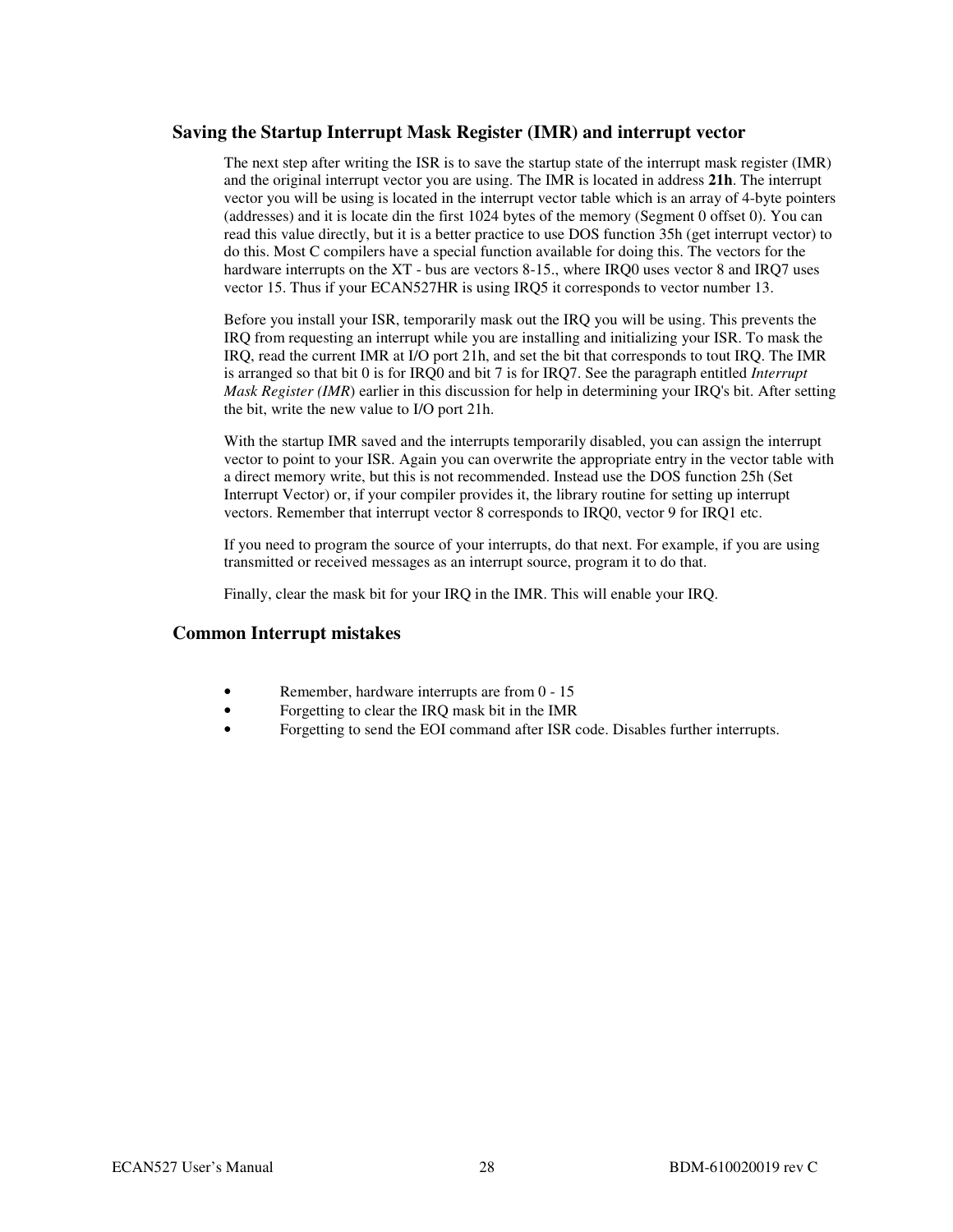#### **Example on Interrupt vector table setup in C-code:**

```
void far _interrupt new_IRQ1_handler(void ); /* ISR function prototype */ 
#define IRQ1_VECTOR 3 /* Name for IRQ */ 
void (interrupt far *old_IRQ1_dispatcher) 
       (es,ds,di,si,bp,sp,bx,dx,cx,ax,ip,cs,flags); /* Variable to store old 
IRQ_Vector */ 
void far _interrupt new_IRQ1_handler(void ); 
/*---------------------------------------------------------------------- 
| Function: init_irq_handlers 
| Inputs: Nothing 
| Returns: Nothing 
| Purpose: Set the pointers in the interrupt table to point to 
| our funtions ie. setup for ISRs. 
|----------------------------------------------------------------------*/ 
void init_irq_handlers(void) 
{ 
       _disable(); 
      old_IRQ1_handler = \_\text{dos_qetvect}(IRQ1_VECTOR + 8);
       _dos_setvect(IRQ1_VECTOR + 8, new_IRQ1_handler); 
      Gi_old_mask = inp(0x21); outp(0x21,Gi_old_mask & ~(1 << IRQ1_VECTOR)); 
       _enable(); 
} 
|/*---------------------------------------------------------------------- 
| Function: restore do this before exiting program 
| Inputs: Nothing 
| Returns: Nothing
| Purpose: Restore interrupt vector table. 
|----------------------------------------------------------------------*/ 
void restore(void) 
{ 
       /* Restore the old vectors */ 
       _disable(); 
       _dos_setvect(IRQ1_VECTOR + 8, old_IRQ1_handler); 
       outp(0x21,Gi_old_mask); 
       _enable(); 
}
```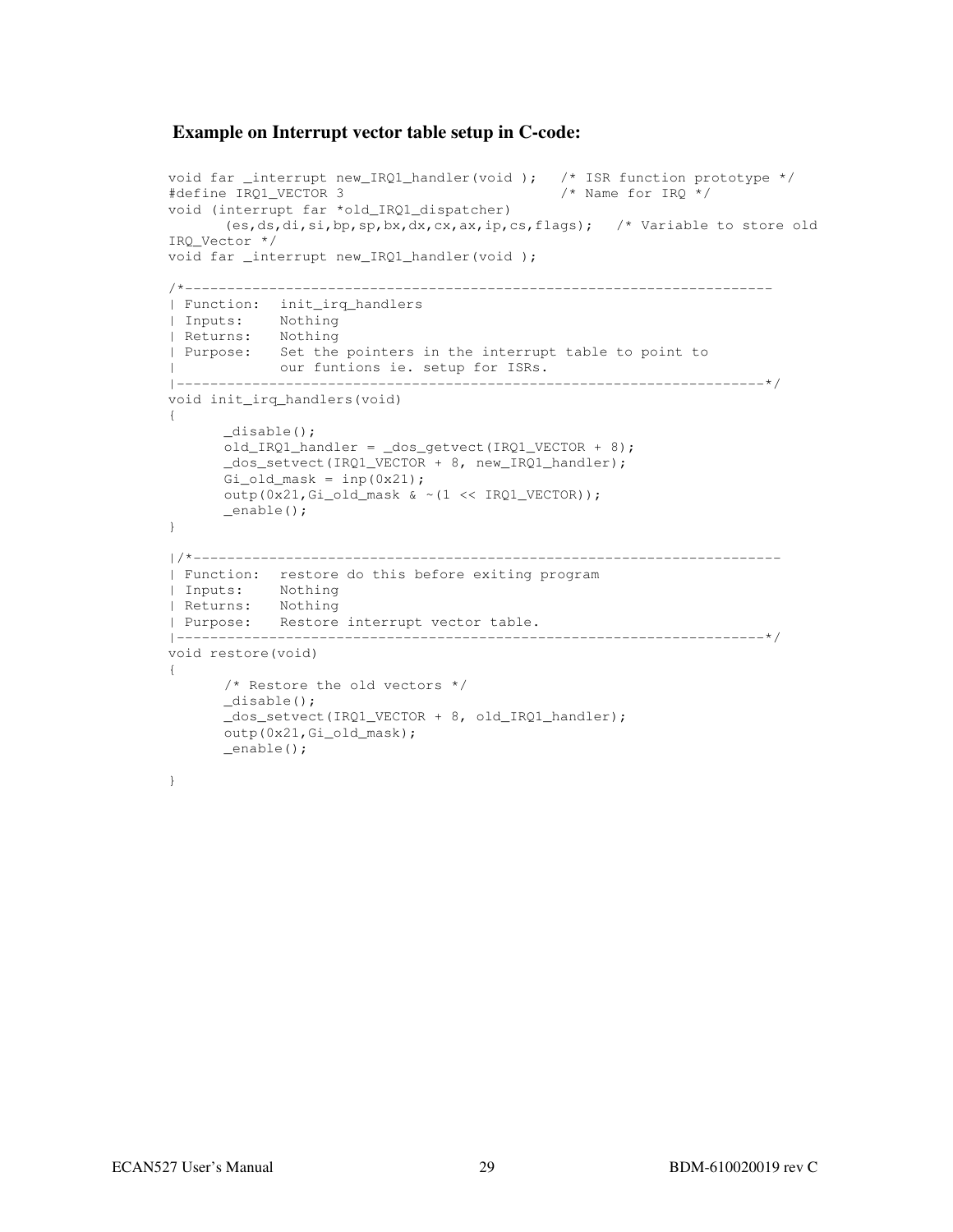### **ECAN527HR Specifications**

#### **Host Interface**

**Memory mapped into low memory, occupies 256 bytes Jumper-selectable base address, 11 jumpers 8-bit data bus, 16 bit PC/104 bus connector Jumper selectable XT and AT interrupts Jumper selectable 8 MHz or 16 MHz CAN controller clock**

#### **CAN Interface**

**Galvanically isolated transceiver with 1 Mb/s data rate Timing parameters and speed of bus programmable Balanced CAN-bus choke for low EMI emissions Jumper selectable 120 Ohm onboard termination resistor 0.8W 5V isolated output power for other field devices -Fiber optic transmitter and receiver 1Mb/s data rate**

#### **Digital I/O (non isolated)**

| <b>Number of lines</b> | 6                      |
|------------------------|------------------------|
| LED's                  | 2                      |
| <b>Series resistor</b> | 100 Ohms               |
| Pull-up / Pull-down    | Bits 1-3 10K pull-down |

#### **Connectors**

| <b>Galvanically isolated CAN bus</b> | ISO 11898 compliant             |
|--------------------------------------|---------------------------------|
| <b>Fiber optic CAN bus</b>           | <b>HP Versa-Link connectors</b> |
| Non Isolated I/O                     | <b>Header connector 10-Pin</b>  |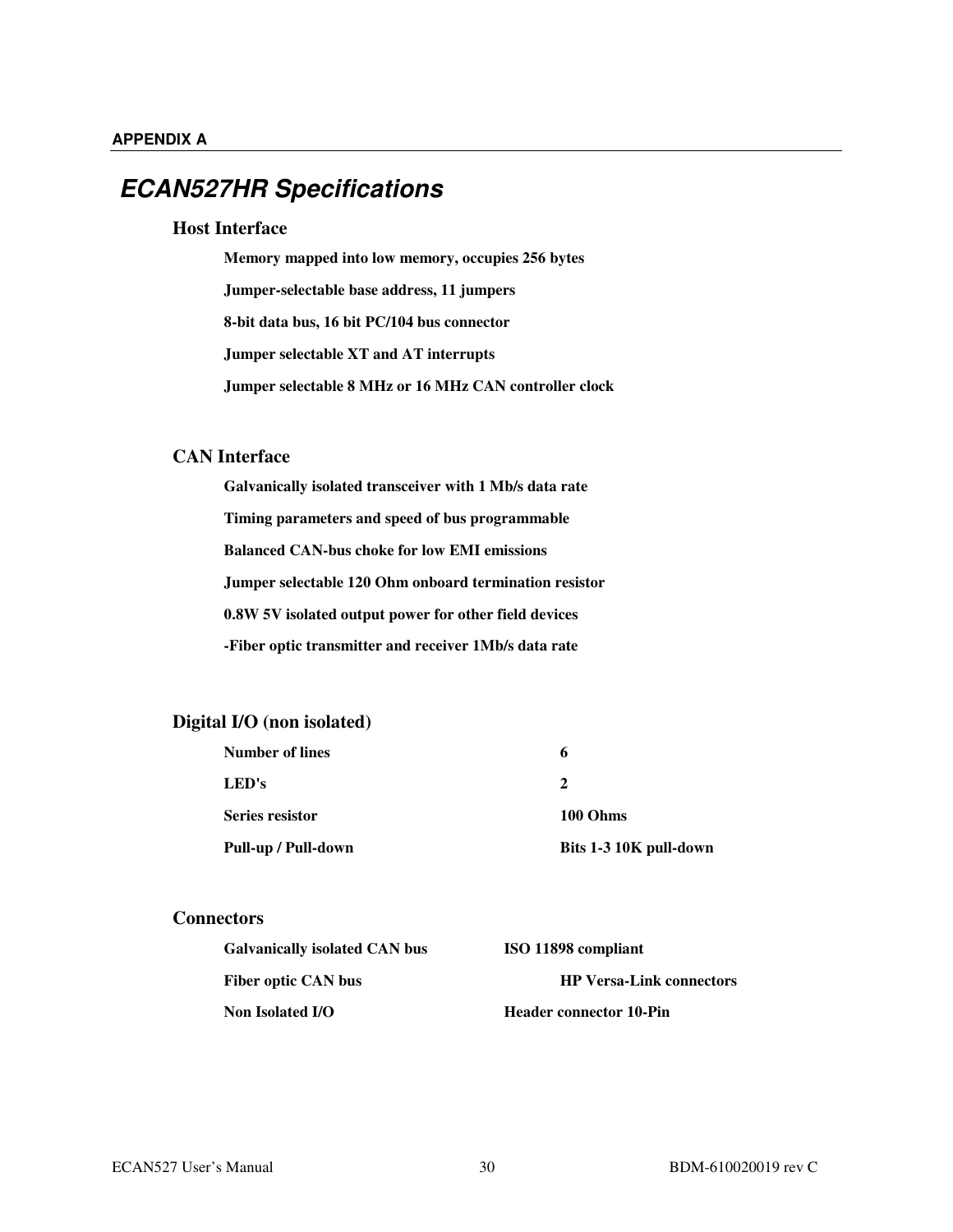#### **Electrical**

| Operating temperature range | $-40$ to $+85C$ |
|-----------------------------|-----------------|
| Supply voltage              | $+5V$ only      |
| <b>Power consumption</b>    | 115mA           |

#### **CE**

**Meets CE approval for "Heavy Industrial Equipment" in RTD IDAN frame**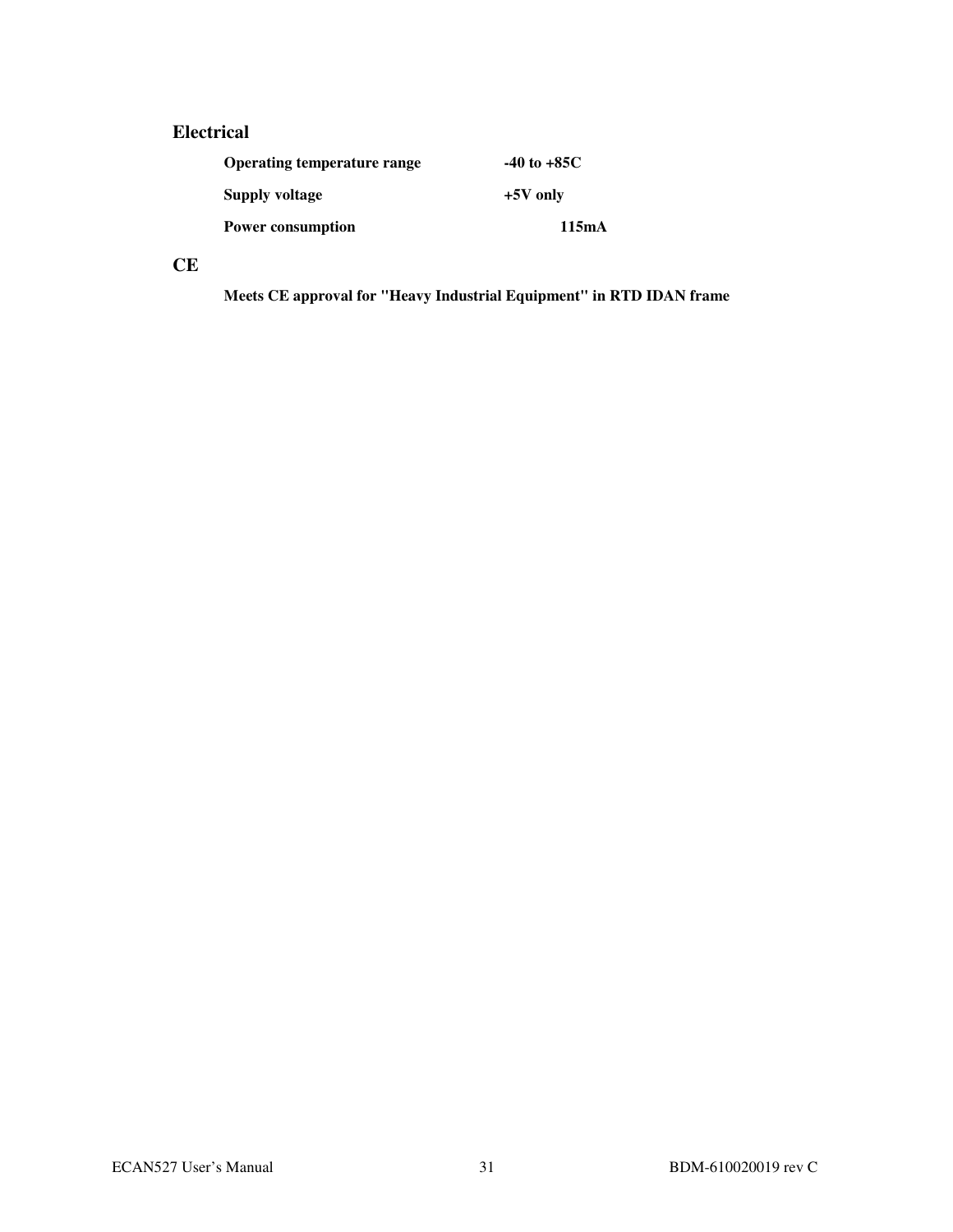## **Chapter 5 RETURN POLICY AND WARRANTY**

## **Return Policy**

If you wish to return a product to the factory for service, please follow this procedure:

Read the Limited Warranty to familiarize yourself with our warranty policy.

Contact the factory for a Return Merchandise Authorization (RMA) number.

Please have the following available:

- Complete board name
- Board serial number
- A detailed description of the board's behavior

**List the name of a contact person**, familiar with technical details of the problem or situation, **along with their phone and fax numbers, address, and e-mail address** (if available).

#### **List your shipping address!!**

Indicate the shipping method you would like used to return the product to you.

*We will not ship by next-day service without your pre-approval.*

*Carefully package the product, using proper anti-static packaging.*

*Write the RMA number in large (1") letters on the outside of the package.*

*Return the package to:* 

 *RTD Embedded Technologies, Inc. 103 Innovation Blvd. State College PA 16803-0906 USA*